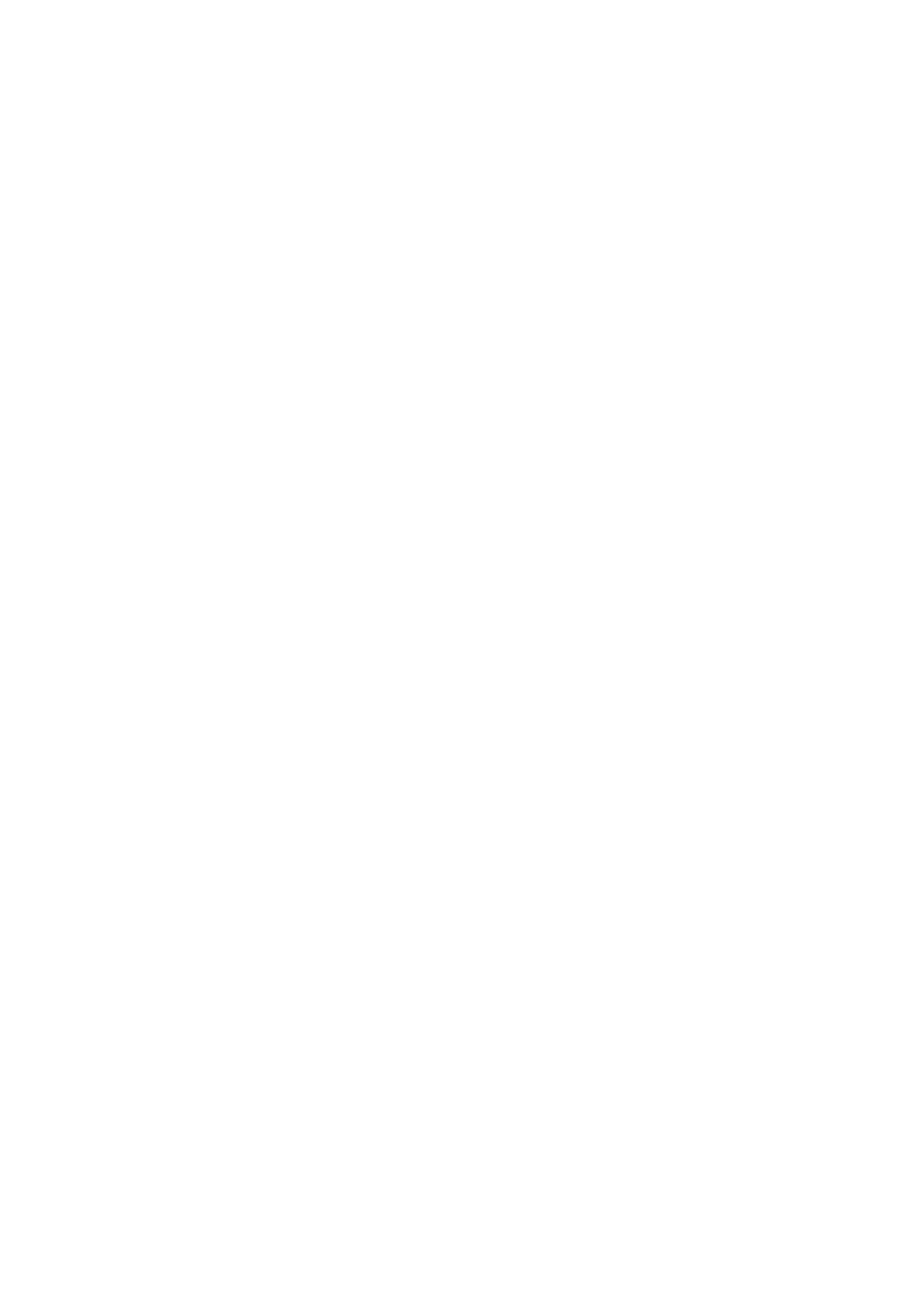## **EUROPEAN UNIVERSITY INSTITUTE, FLORENCE DEPARTMENT OF ECONOMICS**

*Forecasting Aggregated Time Series Variables A Survey* 

**HELMUT LÜTKEPOHL**

EUI Working Paper **ECO** 2009/17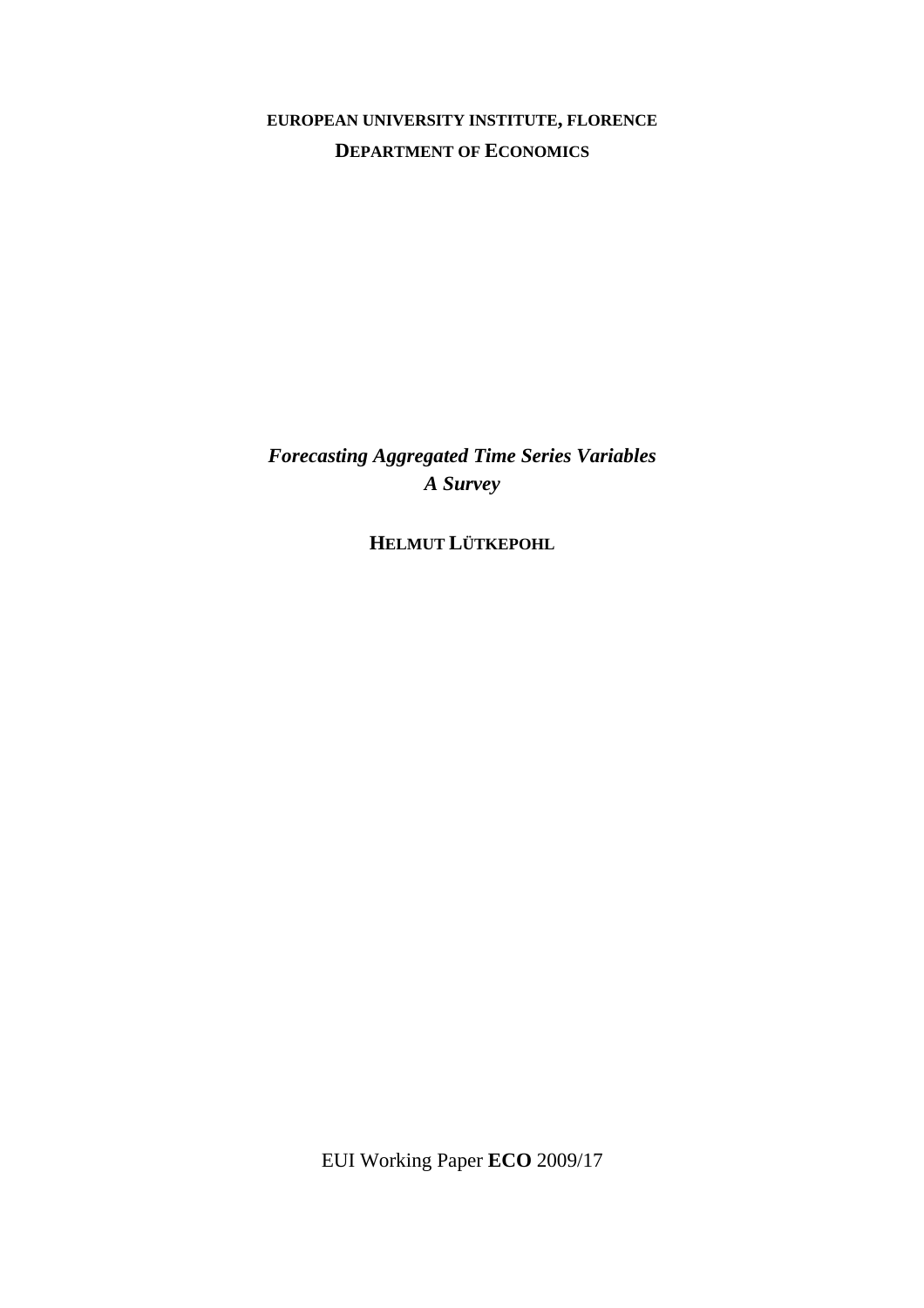This text may be downloaded for personal research purposes only. Any additional reproduction for other purposes, whether in hard copy or electronically, requires the consent of the author(s), editor(s). If cited or quoted, reference should be made to the full name of the author(s), editor(s), the title, the working paper or other series, the year, and the publisher.

The author(s)/editor(s) should inform the Economics Department of the EUI if the paper is to be published elsewhere, and should also assume responsibility for any consequent obligation(s).

ISSN 1725-6704

© 2009 Helmut Lütkepohl

Printed in Italy European University Institute Badia Fiesolana I – 50014 San Domenico di Fiesole (FI) Italy [www.eui.eu](http://www.eui.eu/)  [cadmus.eui.eu](http://www.eui.eu/)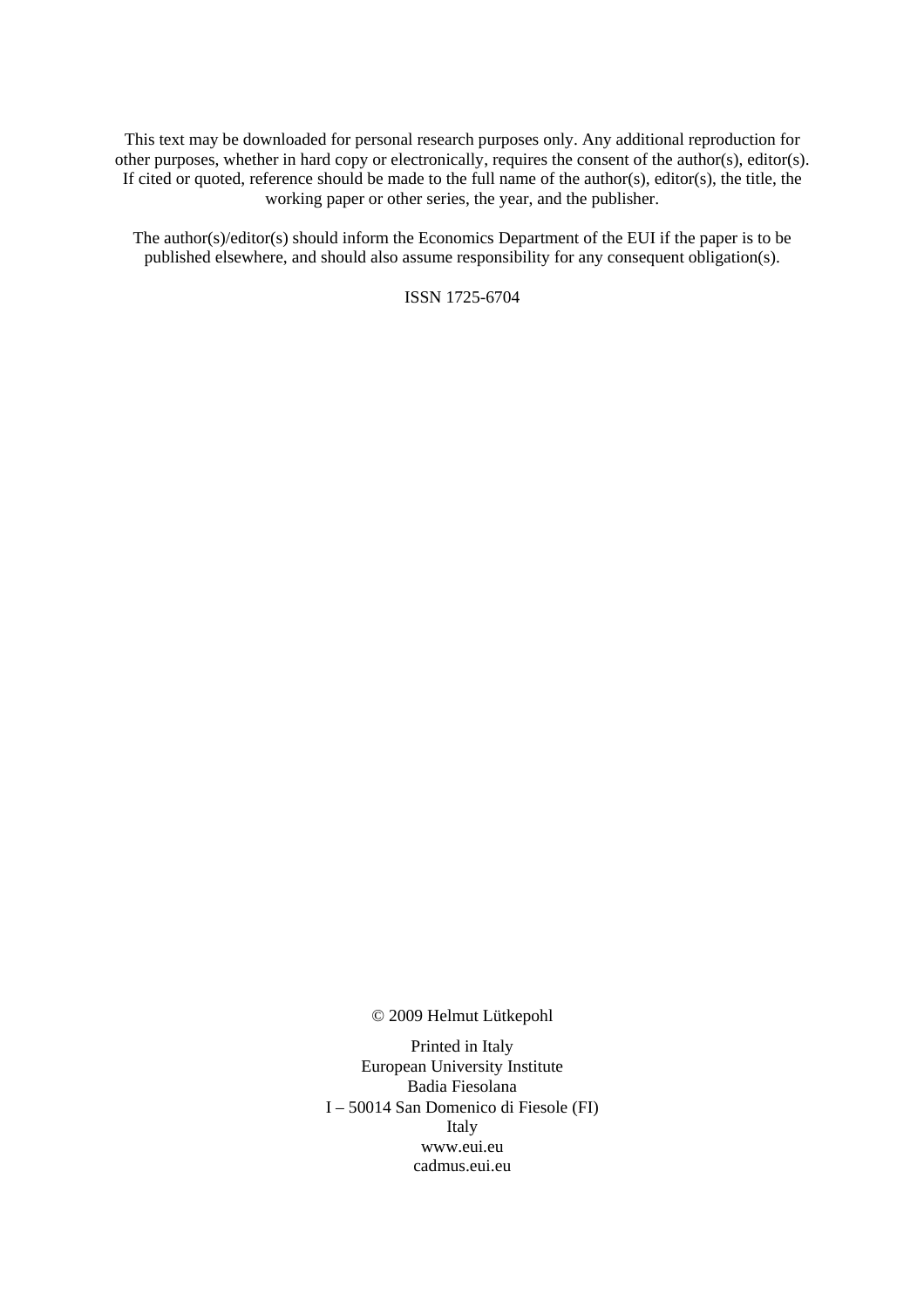## **Forecasting Aggregated Time Series Variables A Survey**

Helmut Lütkepohl $^{\rm 1}$ 

Department of Economics, European University Institute, Via della Piazzola 43, I-50133 Firenze, ITALY, email: helmut.luetkepohl@eui.eu

**Abstract.** Aggregated times series variables can be forecasted in different ways. For example, they may be forecasted on the basis of the aggregate series or forecasts of disaggregated variables may be obtained first and then these forecasts may be aggregated. A number of forecasts are presented and compared. Classical theoretical results on the relative efficiencies of different forecasts are reviewed and some complications are discussed which invalidate the theoretical results. Contemporaneous as well as temporal aggregation are considered.

Key Words: Autoregressive moving-average process, temporal aggregation, contemporaneous aggregation, vector autoregressive moving-average process

JEL classification: C22, C32

## **Contents**

| $\mathbf{1}$   | <b>Introduction and Overview</b>                                                                                                | 1                          |
|----------------|---------------------------------------------------------------------------------------------------------------------------------|----------------------------|
| $\overline{2}$ | <b>VARMA Processes</b><br>2.1<br>2.2                                                                                            | 3<br>3<br>5                |
| 3              | Forecasting Linearly Aggregated VARMA Processes<br>3.1<br>3.2<br>Forecasting with Data of Different Sampling Frequencies<br>3.3 | 8<br>8<br>11<br>16         |
| 4              | Implications of Estimation and Model Specification<br>4.1<br>4.2<br>4.3                                                         | 17<br>17<br>19<br>20       |
| 5              | <b>Practical Complications</b><br>51<br>5.2<br>5.3<br>Aggregation with Time-Varying and Stochastic Weights<br>5.4               | 20<br>21<br>23<br>24<br>26 |
| 6              | Conclusions                                                                                                                     | 28                         |

<sup>&</sup>lt;sup>1</sup>The paper was presented at the First Macroeconomic Forecasting Conference in Rome, 27 March 2009. I thank the participants for useful discussions.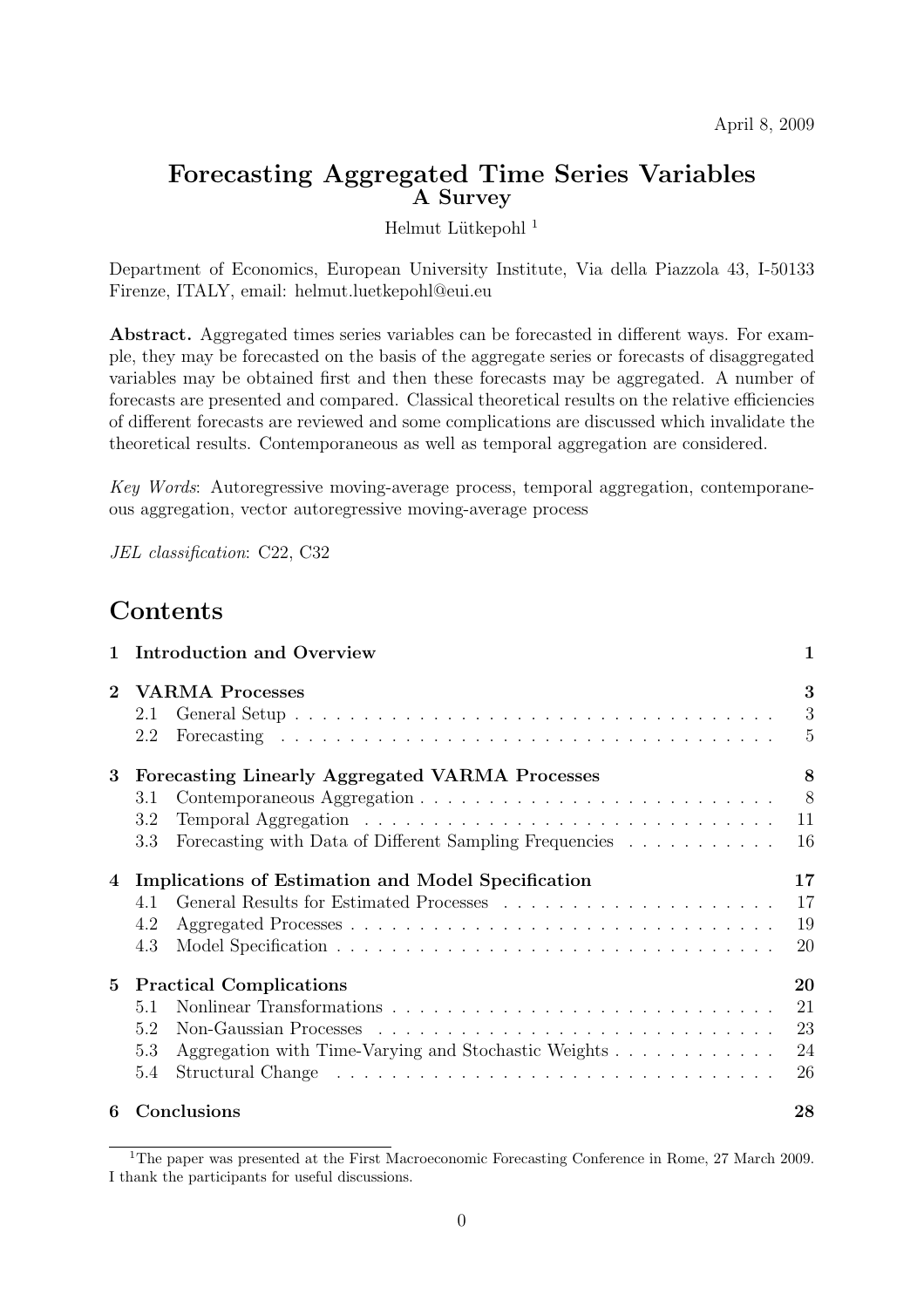## **1 Introduction and Overview**

The European Monetary Union (EMU) has stimulated the need for euro-area macroeconomic studies and forecasts of area wide aggregates. This has induced a revival of the discussion of aggregation of time series variables over the last years. Clearly, the EMU poses some challenges for constructing euro-area time series in particular because the treatment of the pre-EMU period is not obvious. Given that the European Central Bank (ECB) needs to base its policy on informative data, it is not surprising that some work on contemporaneously aggregating euro-area data has been done recently. More generally, aggregation problems have been discussed over the last decades. Although the earlier results can still serve as a basis for the current discussion, it turns out that they are in many ways too limited. Also, in addition to contemporaneous aggregation, temporal aggregation continues to be a problem of considerable interest because the year is an important planning period for policy makers whereas many data are collected more frequently. In this study I will review some recent developments in temporal and contemporaneous aggregation with an emphasis on results related to forecasting aggregated variables.

When forecasting a contemporaneously and/or temporally aggregated variable is of interest, there are different possibilities to proceed. For example, one may directly use the aggregated series, construct a time series model for its data generation process (DGP) and use that for forecasting. Alternatively, one may construct a time series model for the DGP of the disaggregated data and forecast the disaggregated series. Predictions of the aggregate are then obtained by aggregating the disaggregate forecasts. A number of earlier studies on aggregating time series variables have investigated the relative efficiencies of these predictors. Some of the results will be reviewed in the following.

The basic model for the disaggregated series will usually be assumed to be an autoregressive integrated moving average (ARIMA) or vector autoregressive moving average (VARMA) process. The VARMA class has the advantage of being closed with respect to linear transformations, that is, a linearly transformed finite order VARMA process has again a finite order VARMA representation. Therefore linear aggregation issues can be studied within this class.

In theory a disaggregated optimal forecast will be at least as good as a forecast based on the aggregated information. No general ranking is possible in this framework, however, if disaggregated series are predicted with univariate time series models and then the forecasts are aggregated. In practice, the situation may be different from what theory implies, however. Reasons may be that the ideal assumptions underlying the theoretical results are not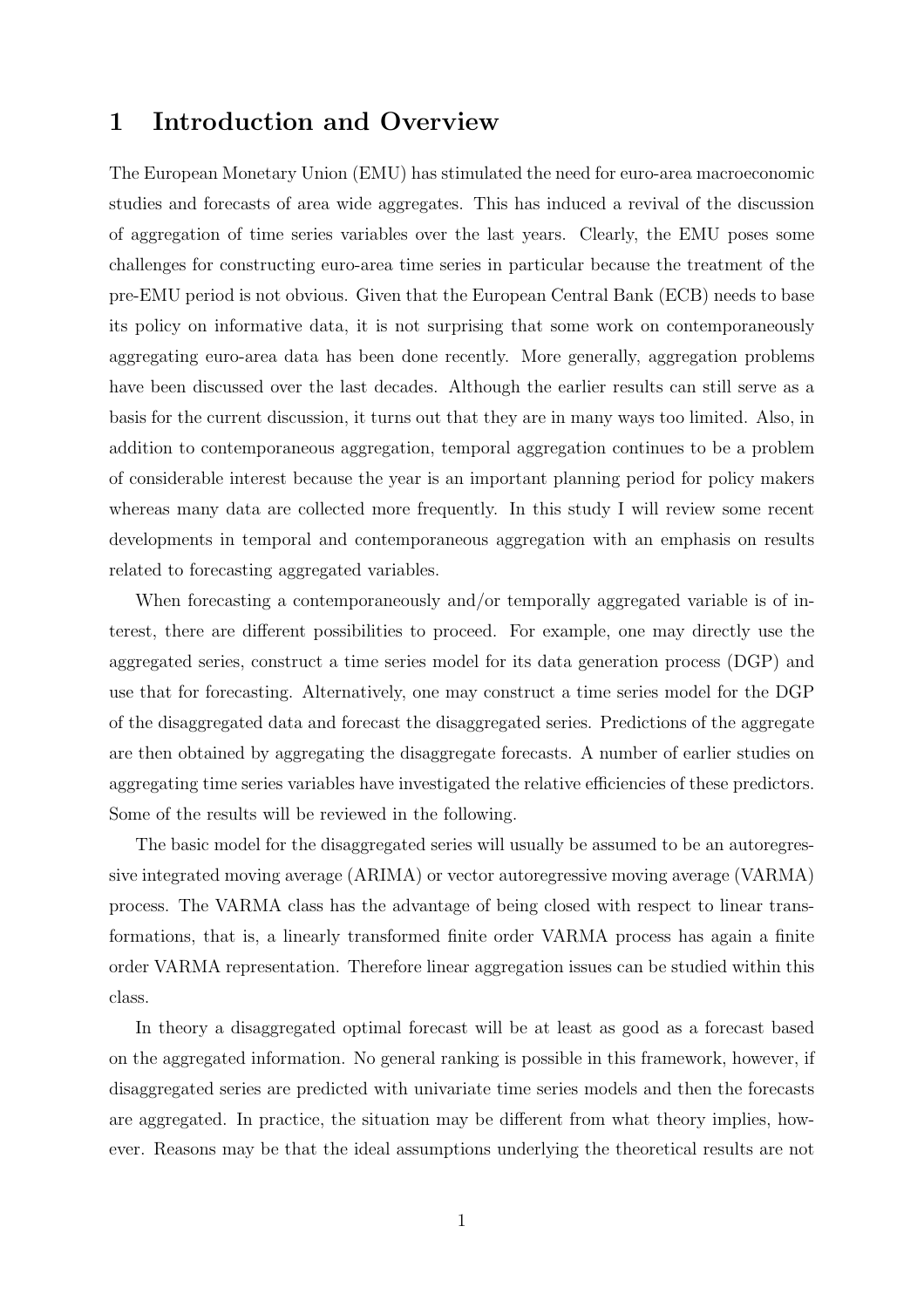satisfied in practice. For instance, the true DGPs will not be known and models specified and estimated on the basis of the available data information only approximate the DGPs. Moreover, the actual variable of interest may be some transformation of the variable for which a suitable linear time series model is found. For instance, log transformations are often considered. In that case nonlinear aggregation may be needed which is not covered by the theoretical linear aggregation results. Also, in the case of EMU mentioned earlier, it is conceivable if not likely that structural changes have occurred over the period of interest. Thus, assuming a time invariant DGP may be problematic in some situations. These issues will also be addressed in this study.

The structure of the paper is as follows. In the next section VARMA models will be presented as the basic forecasting tool. The section mainly serves to lay out the framework of analysis. In Section 3 the classical aggregation problems will be considered and standard results for predictors for aggregated variables will be presented. Extensions and complications of the basic results are treated in Sections 4 and 5. Conclusions follow in Section 6. This paper is partly based on Lütkepohl  $(2006)$ .

#### **Notation, Terminology, Abbreviations**

The following notation and terminology is used. A nonstationary variable is called integrated of order d  $(I(d))$  if it is still nonstationary after taking differences  $d-1$  times but it can be made stationary or asymptotically stationary by differencing  $d$  times. In part of the following discussion the variables will be assumed to be stationary, sometimes referred to as  $I(0)$ . If they are integrated of order greater than zero they may be cointegrated. For instance, there may be linear combinations of  $I(1)$  variables which are  $I(0)$ . Although some of the results presented in the following are valid for fractionally integrated processes, it is assumed for simplicity that all time series are integrated of integer order.

The *lag operator* also sometimes called *backshift operator* is denoted by L and it is defined as usual by  $Ly_t = y_{t-1}$ . The *differencing operator* is denoted by  $\Delta$ , that is,  $\Delta y_t = y_t - y_{t-1}$  $(1 - L)y_t$ . For a random variable or random vector x,  $x \sim (\mu, \Sigma)$  signifies that its mean (vector) is  $\mu$  and its variance (covariance matrix) is Σ. The notation  $x \sim \mathcal{N}(\mu, \Sigma)$  is used if x is normally distributed. The  $(K \times K)$  identity matrix is denoted by  $I_K$  and the determinant of a matrix A is denoted by det A. A diagonal matrix with with diagonal elements  $c_1, \ldots, c_K$ is denoted by diag $[c_1,\ldots,c_K]$ . The inequality sign "≥" between two matrices means that the difference between the left-hand and right-hand matrices is positive semidefinite. The natural logarithm of a real number is signified by log. The symbols  $\mathbb{Z}$ ,  $\mathbb N$  and  $\mathbb C$  are used as usual for the sets of integers, the positive integers and the complex numbers, respectively.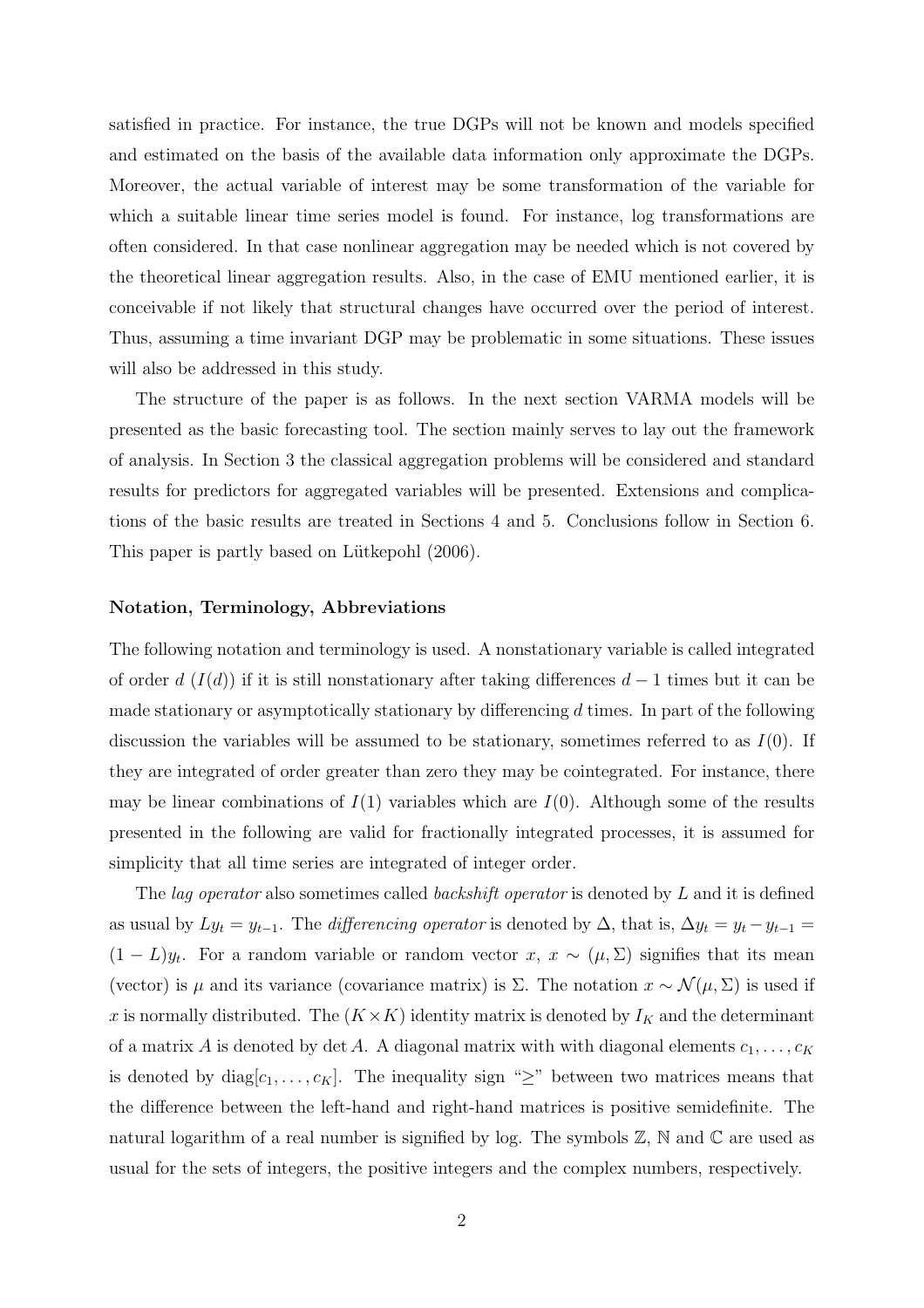DGP stands for data generation process. VAR, AR, MA, ARMA and VARMA are used as abbreviations for vector autoregressive, autoregressive, moving-average, autoregressive moving-average and vector autoregressive moving-average (process). MSE abbreviates mean squared error. EMU is short for European Monetary Union and GDP abbreviated gross domestic product.

## **2 VARMA Processes**

#### **2.1 General Setup**

Suppose the DGP of the K-dimensional multiple time series,  $y_1, \ldots, y_T$ , is stationary, that is, its first and second moments are time invariant. It is a (finite order) VARMA process if it can be represented in the general form

$$
y_t = A_1 y_{t-1} + \dots + A_p y_{t-p} + u_t + M_1 u_{t-1} + \dots + M_q u_{t-q}, \quad t \in \mathbb{Z},
$$
\n(2.1)

where  $A_1, \ldots, A_p$  are  $(K \times K)$  autoregressive parameter matrices while  $M_1, \ldots, M_q$  are moving-average parameter matrices also of dimension  $(K \times K)$ . Defining the VAR and MA operators, respectively, as  $A(L) = I_K - A_1 L - \cdots - A_p L^p$  and  $M(L) = I_K + M_1 L + \cdots + M_q L^q$ , the model can be written in more compact notation as

$$
A(L)y_t = M(L)u_t, \qquad t \in \mathbb{Z}.\tag{2.2}
$$

Here  $u_t$  is a white-noise process with zero mean, nonsingular, time-invariant covariance matrix  $E(u_t u'_t) = \sum_u$  and zero covariances,  $E(u_t u'_{t-h}) = 0$  for  $h = \pm 1, \pm 2, \ldots$ . To indicate the orders of the VAR and MA operators, the process (2.1) is sometimes called a VARMA $(p, q)$ process. Notice, however, that so far we have not made further assumptions regarding the parameter matrices so that some or all of the elements of the  $A_i$ 's and  $M_j$ 's may be zero. In other words, there may be a VARMA representation with VAR or MA orders less than  $p$ and q, respectively.

The matrix polynomials in (2.2) are assumed to satisfy

$$
\det A(z) \neq 0, |z| \leq 1, \text{ and } \det M(z) \neq 0, |z| \leq 1 \text{ for } z \in \mathbb{C}.
$$
 (2.3)

The first part of these conditions ensures that the VAR operator is stable and the process is stationary. Then it has a pure MA representation

$$
y_t = \sum_{j=0}^{\infty} \Phi_i u_{t-i}
$$
\n(2.4)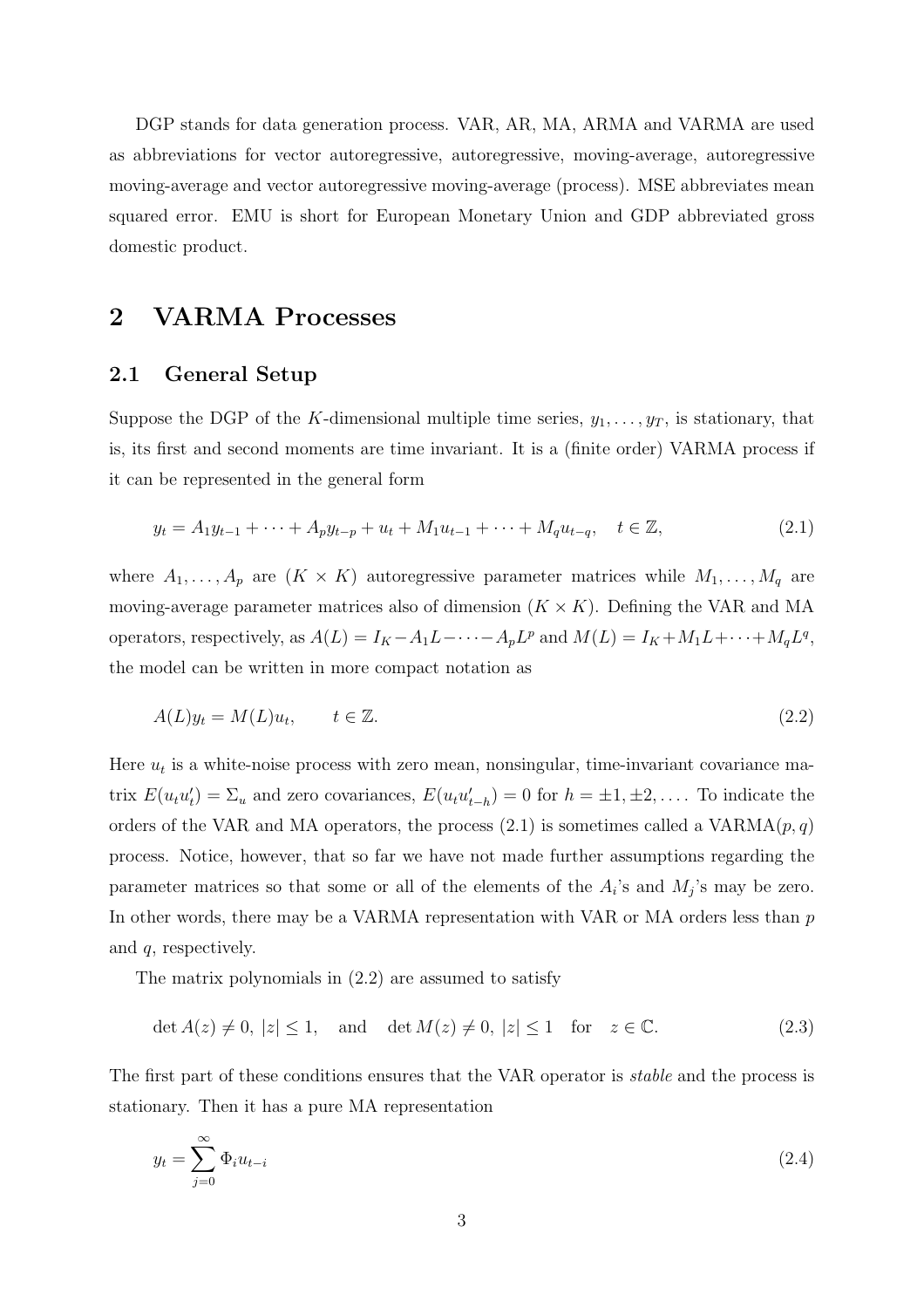with MA operator  $\Phi(L) = I_K + \sum_{i=1}^{\infty} \Phi_i L^i = A(L)^{-1} M(L)$ , i.e.,  $\Phi_0 = I_K$ . The representation  $(2.4)$  is known as *Wold MA representation* of the process and, as we will see later, the  $u_t$ 's are just the one-step ahead forecast errors. Some of the forthcoming results are valid for more general stationary processes with Wold representation (2.4) which may not have a finite order VARMA representation. In that case, it is assumed that the  $\Phi_i$ 's are absolutely summable so that the infinite sum in (2.4) is well-defined.

The second part of condition (2.3) is the usual invertibility condition for the MA operator which implies the existence of a pure VAR representation of the process,

$$
y_t = \sum_{i=1}^{\infty} \Xi_i y_{t-i} + u_t,
$$
\n
$$
(2.5)
$$

where  $\Xi(L) = I_K - \sum_{i=1}^{\infty} \Xi_i L^i = M(L)^{-1} A(L)$ . Occasionally invertibility of the MA operator will not be a necessary condition. In that case, it is assumed without loss of generality that  $\det M(z) \neq 0$ , for  $|z| < 1$ . In other words, the roots of the MA operator are outside or on the unit circle. There are still no roots inside the unit circle, however. This assumption can be made without loss of generality because it can be shown that for an MA process with roots inside the complex unit circle an equivalent one exists which has all its roots outside and on the unit circle. For forecasting purposes it is advantageous to focus on invertible MA representations because in that case the  $u_t$ 's turn out to be the one-step ahead forecast errors.

It may be worth noting that every pair of operators  $A(L)$ ,  $M(L)$  which leads to the same transfer functions  $\Phi(L)$  and  $\Xi(L)$  defines an equivalent VARMA representation for  $y_t$ . This nonuniqueness problem of the VARMA representation will not be of concern here. It is important in practice when it comes to parameter estimation because for estimation purposes a unique parametrization is required.

As specified in (2.1), it is assumed that the process is defined for all  $t \in \mathbb{Z}$ . For stable, stationary processes this assumption is convenient because it avoids consideration of issues related to initial conditions. Alternatively, one could define  $y_t$  to be generated by a VARMA process such as (2.1) for  $t \in \mathbb{N}$ , and specify the initial values  $y_0, \ldots, y_{-p+1}, u_0, \ldots, u_{-p+1}$ separately. Under the present assumptions they can be defined such that  $y_t$  is stationary. Another possibility would be to define fixed initial values or perhaps even  $y_0 = \cdots = y_{-p+1} =$  $u_0 = \cdots = u_{-p+1} = 0$ . In general, such an assumption implies that the process is not stationary but just *asymptotically stationary*, that is, the first and second order moments converge to the corresponding quantities of the stationary process obtained by specifying the initial conditions accordingly or defining  $y_t$  for  $t \in \mathbb{Z}$ .

Both the MA and the VAR representations of the process will be convenient to work with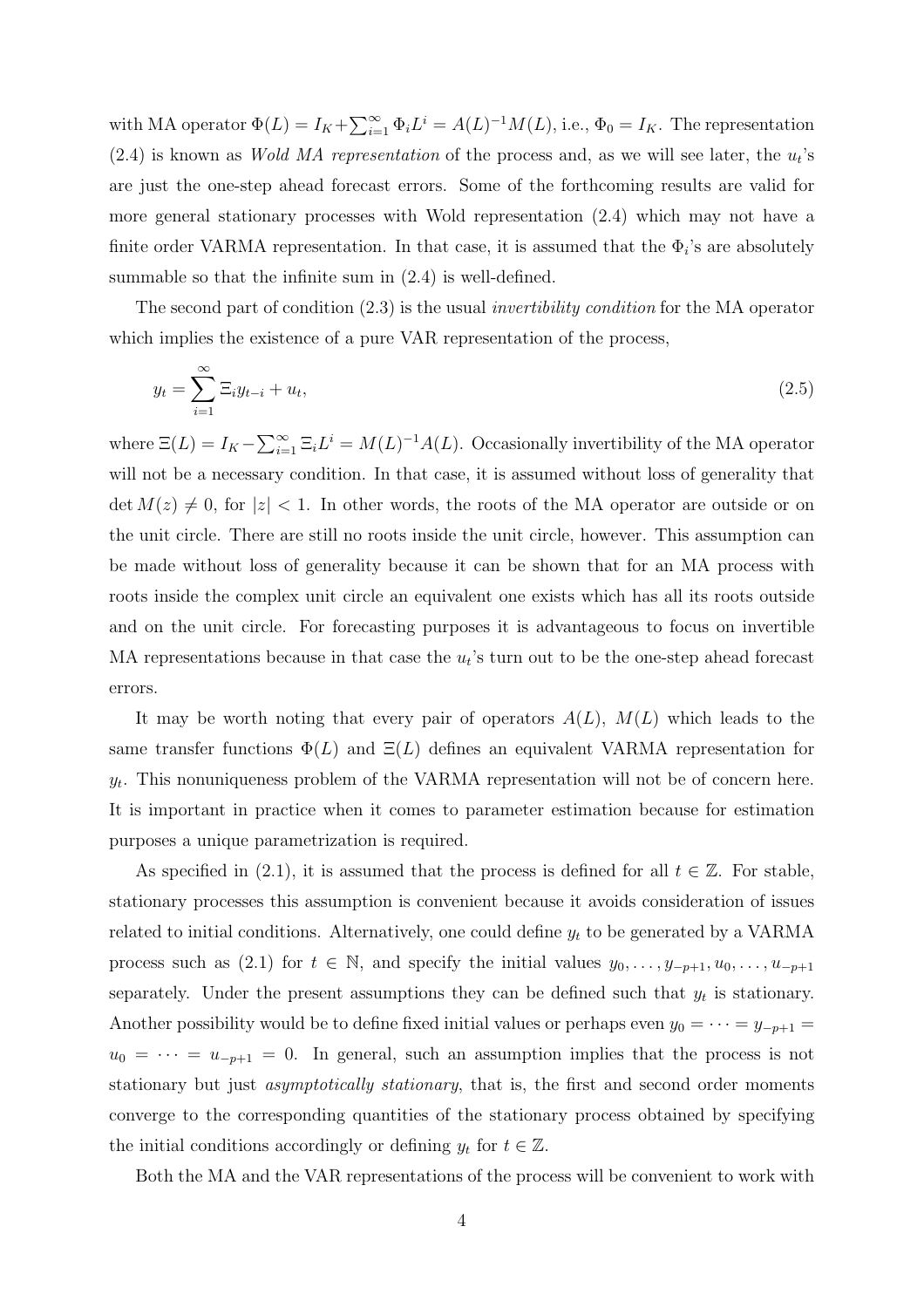in particular situations. Another useful representation of a stationary VARMA process is the state-space representation which will not be used in this review, however. The relation between state-space models and VARMA processes is considered, for example, by Aoki (1987), Hannan & Deistler (1988), Wei (1990) and Harvey (2006).

In practice some of the variables may be integrated. In that case  $\det A(z)$  has roots on the unit circle, e.g.,  $\det A(1) = 0$ . There may also be roots on the unit circle other than one. For example, there may be seasonal unit roots. These features do not create additional problems for forecasting if the DGP is assumed to be known because the general forecasting formulas for VARMA processes are still valid. For processes with integrated variables it is convenient, however, to define the process for  $t \in \mathbb{N}$  with suitable starting values. There are important recent advances in specifying and estimating models with such features which are obviously important from a practical point of view. Also the levels VARMA form (2.1) is not necessarily the most convenient one for inference purposes. Since forecasting is the focus of the present exposition such issues are not discussed here.

Another important shortcoming of the present setup in practice is the absence of deterministic terms. Adding such terms to the stochastic part is a convenient way to account for them. Hence, the process

$$
y_t = \mu_t + x_t,
$$

may be considered, where  $\mu_t$  is a deterministic term and  $x_t$  is the purely stochastic part with VARMA representation. The deterministic part may be a constant,  $\mu_t = \mu_0$ , a linear trend,  $\mu_t = \mu_0 + \mu_1 t$ , or a higher order polynomial trend. It may also include seasonal dummy variables or other dummies.

Future values of deterministic terms are precisely known. Therefore they are easy to handle from a forecasting point of view. In order to forecast  $y_t$ , a forecast of the purely stochastic process  $x_t$  is needed and then the deterministic part corresponding to the forecast period is simply added. The forecast errors and MSE matrices are the same as for the purely stochastic process. Therefore deterministic terms will be ignored in the following. Extending the results to processes with such terms is straightforward.

#### **2.2 Forecasting**

When forecasting a set of variables is the objective, it is useful to think about a loss function or an evaluation criterion for the forecast performance. Given such a criterion, optimal forecasts may be constructed. VARMA processes are particularly useful for producing forecasts that minimize the forecast MSE. Therefore this criterion will be used here and the reader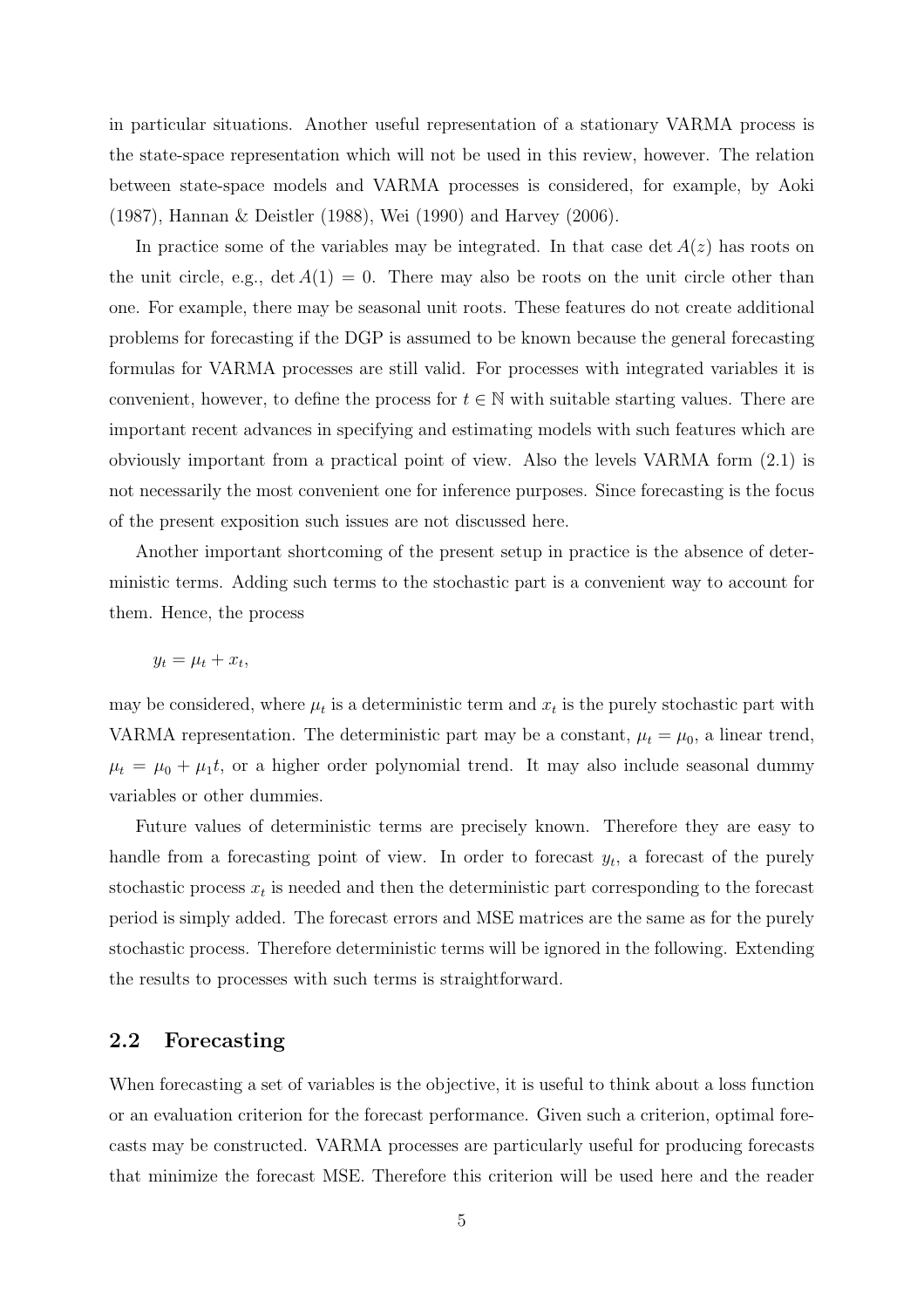is referred to Granger (1969) and Granger & Newbold (1977, Section 4.2) for a discussion of other forecast evaluation criteria. Some of the results for aggregated variables reviewed later also hold for more general loss functions.

Forecasts of the variables of the VARMA process (2.1) are obtained easily from the pure VAR form (2.5). An optimal, minimum MSE h-step forecast at time  $\tau$  is the conditional expectation given the  $y_t$ 's,  $t \leq \tau$ ,

$$
y_{\tau+h|\tau}=E(y_{\tau+h}|y_{\tau},y_{\tau-1},\dots).
$$

Assuming an independent white noise process  $u_t$ , it may be determined recursively for  $h =$  $1, 2, \ldots$ , as

$$
y_{\tau+h|\tau} = \sum_{i=1}^{\infty} \Xi_i y_{\tau+h-i|\tau},\tag{2.6}
$$

where  $y_{\tau+j|\tau} = y_{\tau+j}$  for  $j \leq 0$ . If the  $u_t$ 's do not form an independent but only uncorrelated white noise sequence, the forecast obtained in this way is still the best linear forecast although it may not be the best in a larger class of possibly nonlinear functions of past observations.

For given initial values, the  $u_t$ 's can also be determined under the present assumption of a known process. Hence, the h-step forecasts may be represented alternatively as

$$
y_{\tau+h|\tau} = A_1 y_{\tau+h-1|\tau} + \dots + A_p y_{\tau+h-p|\tau} + \sum_{i=h}^q M_i u_{\tau+h-i},
$$
\n(2.7)

where, as usual, the sum vanishes if  $h > q$ .

Both representations of h-step forecasts from VARMA models rely on the availability of initial values. In the pure VAR formula  $(2.6)$  all infinitely many past  $y_t$ 's are in principle necessary if the VAR representation is indeed of infinite order. In contrast, in order to use  $(2.7)$ , the  $u_t$ 's need to be known which are unobserved and can only be obtained if all past  $y_t$ 's or initial conditions are available. If only  $y_1, \ldots, y_\tau$  are given, the infinite sum in (2.6) may be truncated accordingly. For large  $\tau$ , the approximation error will be negligible because the  $\Xi_i$ 's go to zero quickly as  $i \to \infty$ . Alternatively, precise forecasting formulas based on  $y_1, \ldots, y_\tau$  may be obtained via the so-called *Multivariate Innovations Algorithm* of Brockwell & Davis (1987, §11.4).

Under the present assumptions, the properties of the forecast errors for stable, stationary processes are easily derived by expressing the process (2.1) in Wold MA form (2.4). In terms of this representation the optimal h-step forecast may be expressed as

$$
y_{\tau+h|\tau} = \sum_{i=h}^{\infty} \Phi_i u_{\tau+h-i}.
$$
\n(2.8)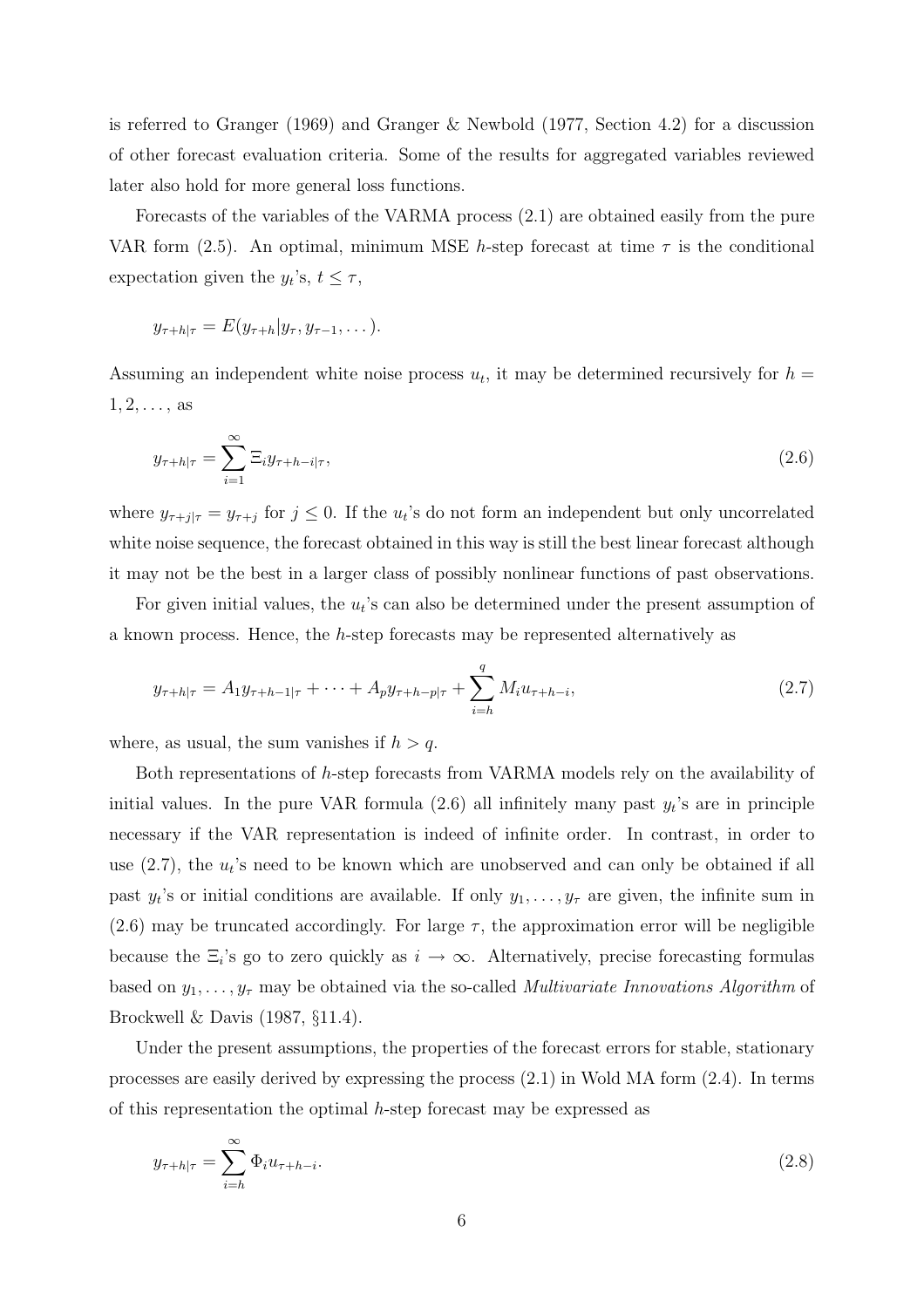Hence, the forecast errors are seen to be

$$
y_{\tau+h} - y_{\tau+h|\tau} = u_{\tau+h} + \Phi_1 u_{\tau+h-1} + \dots + \Phi_{h-1} u_{\tau+1}.
$$
\n(2.9)

Thus, the forecast is unbiased (i.e., the forecast errors have mean zero) and the MSE or forecast error covariance matrix is

$$
\Sigma_y(h) = E[(y_{\tau+h} - y_{\tau+h|\tau})(y_{\tau+h} - y_{\tau+h|\tau})'] = \sum_{j=0}^{h-1} \Phi_j \Sigma_u \Phi'_j.
$$

If  $u_t$  is normally distributed (Gaussian), the forecast errors are also normally distributed,

$$
y_{\tau+h} - y_{\tau+h|\tau} \sim \mathcal{N}(0, \Sigma_y(h)).
$$
\n(2.10)

Hence, forecast intervals etc. may be derived from these results in the familiar way under Gaussian assumptions.

It is also interesting to note that the forecast error variance is bounded by the covariance matrix of  $y_t$ ,

$$
\Sigma_y(h) \to_{h \to \infty} \Sigma_y = E(y_t y_t') = \sum_{j=0}^{\infty} \Phi_j \Sigma_u \Phi_j'.
$$
\n(2.11)

Hence, forecast intervals will also have bounded length as the forecast horizon increases.

The situation is different if there are  $I(d)$  variables with  $d > 0$ . The formula (2.7) can again be used for representing the forecasts. Their properties will be different from those for stationary processes, however. Although the Wold MA representation does not exist for integrated processes, the  $\Phi_i$  coefficient matrices can be computed in the same way as for stationary processes from the power series  $A(z)^{-1}M(z)$  which still exists for  $z \in \mathbb{C}$  with  $|z|$  < 1. Hence, the forecast errors can still be represented as in  $(2.9)$  (see Lütkepohl  $(2005,$ Chapters 6 and 14)). Thus, formally the forecast errors look quite similar to those for the stationary case. Now the forecast error MSE matrix is unbounded, however, because the  $\Phi_j$ 's in general do not converge to zero as  $j \to \infty$ . Despite this general result, there may be linear combinations of the variables which can be forecasted with bounded precision if the forecast horizon gets large. This situation arises if there is cointegration.

As long as theoretical results are discussed and  $I(1)$  series are under investigation one could consider the first differences of the process,  $\Delta y_t$ , which also have a VARMA representation. If there is genuine cointegration, then  $\Delta y_t$  is over-differenced in the sense that its VARMA representation has MA unit roots even if the MA part of the levels  $y_t$  is invertible.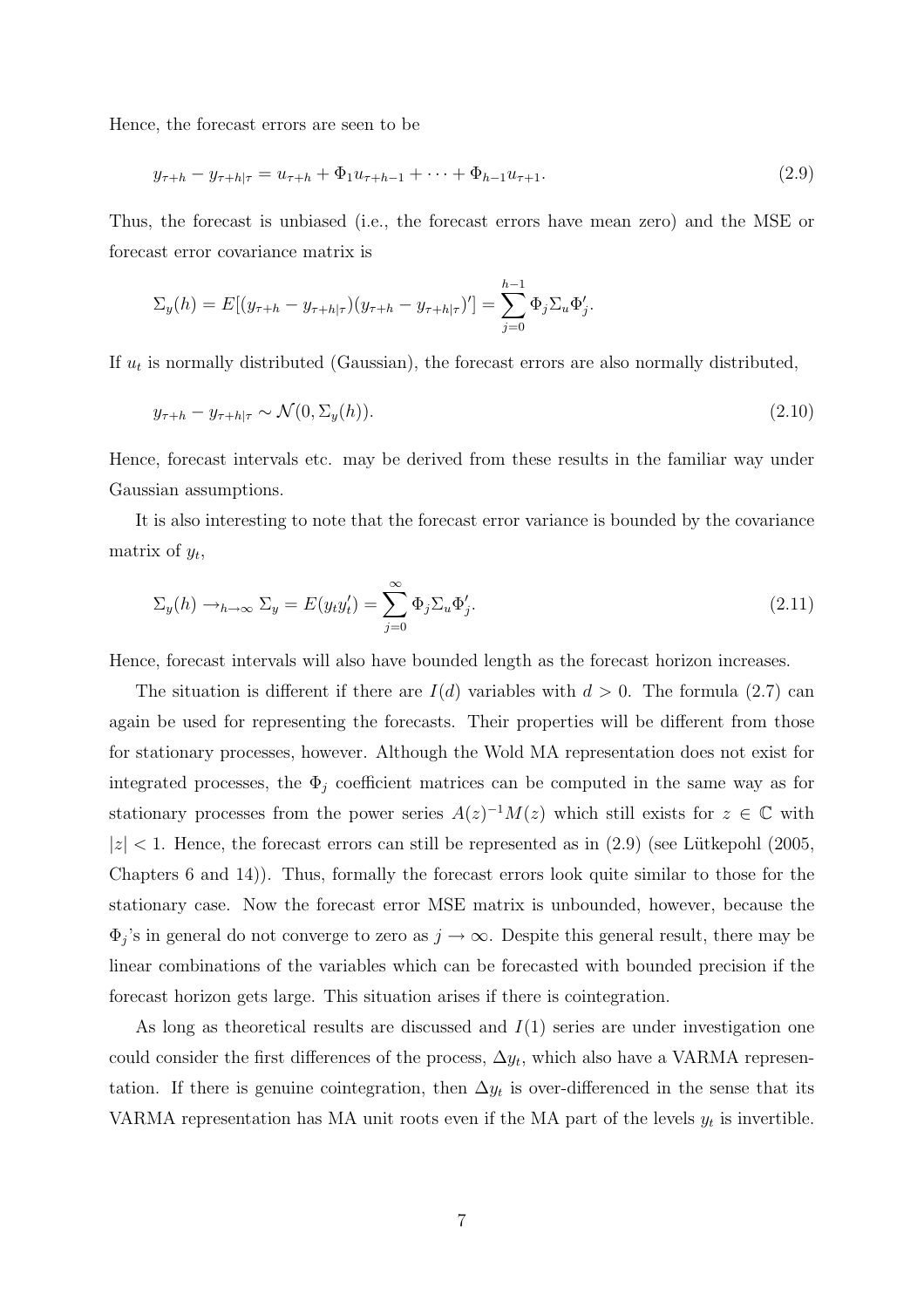## **3 Forecasting Linearly Aggregated VARMA Processes**

As mentioned in the introduction, a major advantage of the class of VARMA processes is that it is closed with respect to linear transformations. In other words, linear transformations of VARMA processes have again a finite order VARMA representation (see Lütkepohl (1984, 1987)). These transformations are the basis for studying aggregation problems. Contemporaneous aggregation will be considered in Section 3.1 and temporal aggregation will be treated in Section 3.2.

#### **3.1 Contemporaneous Aggregation**

In this section I present some forecasting results for transformed and contemporaneously aggregated processes from Lütkepohl (1987) where also proofs and further references can be found. Let  $y_t$  be a stationary VARMA process with pure, invertible Wold MA representation (2.4), that is,  $y_t = \Phi(L)u_t$  with  $\Phi_0 = I_K$ , and suppose F is an  $(M \times K)$  matrix with rank M. Moreover, suppose that forecasting the transformed process  $z_t = F y_t$  is of interest. Let

$$
z_t = v_t + \sum_{i=1}^{\infty} \Psi_i v_{t-i} = \Psi(L)v_t
$$
\n(3.1)

be the corresponding Wold MA representation. From (2.8) the optimal h-step predictor for  $z_t$  at origin  $\tau$ , based on its own past, is then

$$
z_{\tau+h|\tau} = \sum_{i=h}^{\infty} \Psi_i v_{\tau+h-i}, \quad h = 1, 2, \dots
$$
\n(3.2)

Another predictor may be based on forecasting  $y_t$  and then transforming the forecast,

$$
z_{\tau+h|\tau}^o = F y_{\tau+h|\tau}, \quad h = 1, 2, \dots
$$
\n(3.3)

Before the two forecasts  $z_{\tau+h|\tau}^o$  and  $z_{\tau+h|\tau}$  are compared it may be of interest to draw attention to yet another possible forecast. If the dimension K of the vector  $y_t$  is large, it may be difficult to construct a suitable VARMA model for the underlying process and one may consider forecasting the individual components of  $y_t$  by univariate methods and then transforming the univariate forecasts. Because the component series of  $y_t$  can be obtained by linear transformations, they also have ARMA representations. Denoting the corresponding Wold MA representations by

$$
y_{kt} = w_{kt} + \sum_{i=1}^{\infty} \theta_{ki} w_{k,t-i} = \theta_k(L) w_{kt}, \qquad k = 1, ..., K,
$$
\n(3.4)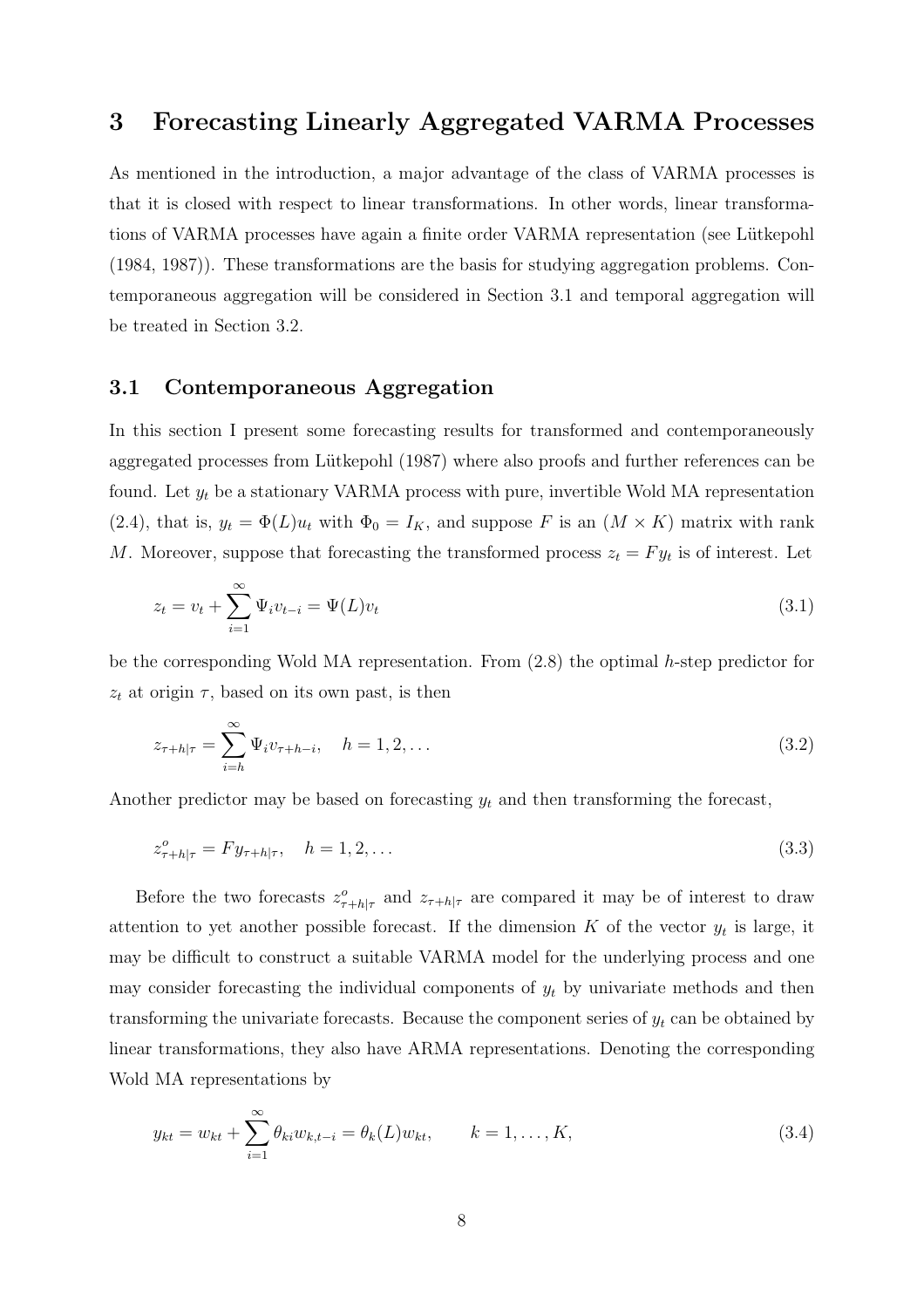the optimal univariate h-step forecasts are

$$
y_{k,\tau+h|\tau}^{u} = \sum_{i=h}^{\infty} \theta_{ki} w_{k,\tau+h-i}, \qquad k = 1, \dots, K, \quad h = 1, 2, \dots
$$
 (3.5)

Defining  $y_{\tau+h|\tau}^u = (y_{1,\tau+h|\tau}^u, \ldots, y_{K,\tau+h|\tau}^u)'$ , these forecasts can be used to obtain an h-step forecast

$$
z_{\tau+h|\tau}^u = F y_{\tau+h|\tau}^u \tag{3.6}
$$

of the variables of interest.

The three forecasts  $(3.2)$ ,  $(3.3)$  and  $(3.6)$  of the transformed process  $z_t$  are now compared. The MSE matrices corresponding to the three forecasts are denoted by  $\Sigma_z(h)$ ,  $\Sigma_z^o(h)$  and  $\Sigma_z^u(h)$ , respectively. Because  $z_{\tau+h|\tau}^o$  uses the largest information set, it is not surprising that it has the smallest MSE matrix and is hence the best one out of the three forecasts,

$$
\Sigma_z(h) \ge \Sigma_z^o(h) \quad \text{and} \quad \Sigma_z^u(h) \ge \Sigma_z^o(h), \quad h \in \mathbb{N}, \tag{3.7}
$$

Thus, forecasting the original process  $y_t$  and then transforming the forecasts is generally more efficient in terms of MSE than forecasting the transformed process directly or transforming univariate forecasts. It is possible, however, that some or all of the forecasts are identical. Actually, for I(0) processes, all three predictors always approach the same long-term forecast of zero. Consequently,

$$
\Sigma_z(h), \Sigma_z^o(h), \Sigma_z^u(h) \to \Sigma_z = E(z_t z_t') \quad \text{as} \quad h \to \infty.
$$
\n(3.8)

Moreover, it can be shown that if the one-step forecasts are identical, then they will also be identical for larger forecast horizons. More precisely,

$$
z_{\tau+1|\tau}^o = z_{\tau+1|\tau} \Rightarrow z_{\tau+h|\tau}^o = z_{\tau+h|\tau} \quad h = 1, 2, \dots,
$$
\n(3.9)

$$
z_{\tau+1|\tau}^u = z_{\tau+1|\tau} \Rightarrow z_{\tau+h|\tau}^u = z_{\tau+h|\tau} \quad h = 1, 2, \dots,
$$
\n(3.10)

and, if  $\Phi(L)$  and  $\Theta(L)$  are invertible,

$$
z_{\tau+1|\tau}^o = z_{\tau+1|\tau}^u \Rightarrow z_{\tau+h|\tau}^o = z_{\tau+h|\tau}^u \quad h = 1, 2, \dots
$$
\n(3.11)

Thus, one may ask under which conditions the one-step forecasts are identical. The following proposition which summarizes results of Tiao & Guttman (1980), Kohn (1982) and Lütkepohl (1984), gives conditions for this to be the case.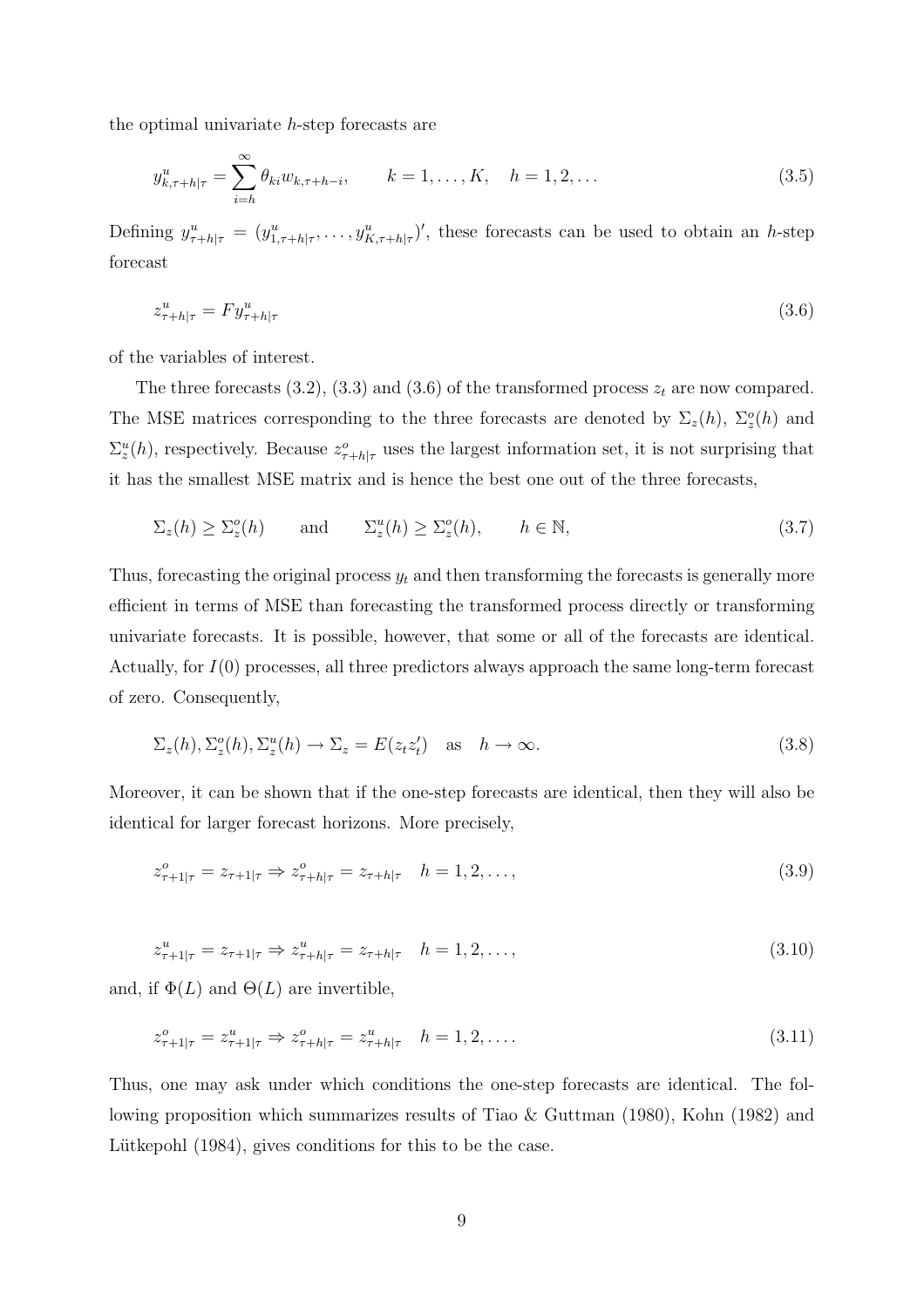**Proposition 1.** Let  $y_t$  be a K-dimensional stochastic process with Wold MA representation as in (2.4) and F an  $(M \times K)$  matrix of rank M. Then, defining  $\Phi(L) = I_K + \sum_{i=1}^{\infty} \Phi_i L^i$ ,  $\Psi(L) = I_K + \sum_{i=1}^{\infty} \Psi_i L^i$  as in (3.1) and  $\Theta(L) = \text{diag}[\theta_1(L), \dots, \theta_K(L)]$  with  $\theta_k(L) = 1 +$  $\sum_{i=1}^{\infty} \theta_{ki} L^i$   $(k = 1, ..., K)$ , the following relations hold:

$$
z_{\tau+1|\tau}^o = z_{\tau+1|\tau} \iff F\Phi(L) = \Psi(L)F,\tag{3.12}
$$

$$
z_{\tau+1|\tau}^u = z_{\tau+1|\tau} \iff F\Theta(L) = \Psi(L)F
$$
\n(3.13)

and, if  $\Phi(L)$  and  $\Theta(L)$  are invertible,

$$
z_{\tau+1|\tau}^o = z_{\tau+1|\tau}^u \iff F\Phi(L)^{-1} = F\Theta(L)^{-1}.
$$
\n(3.14)

 $\Box$ 

There are several interesting implications of this proposition. First, if the forecasts are identical, then they are equally efficient for any choice of loss function and not just for the forecast MSE. In fact, Sbrana & Silvestrini (2009) show that the forecasts  $z_{\tau+1|\tau}$  and  $z_{\tau+1|\tau}^u$ can be equally efficient in terms of MSE even if the condition (3.13) does not hold. They analyze the relative efficiency of the two forecasts in terms of MSE in detail for the case of a bivariate MA(1) process. Second, if  $y_t$  consists of independent components ( $\Phi(L) = \Theta(L)$ ) and  $z_t$  is just their sum, i.e.,  $F = (1, \ldots, 1)$ , then

$$
z_{\tau+1|\tau}^o = z_{\tau+1|\tau} \iff \theta_1(L) = \dots = \theta_K(L). \tag{3.15}
$$

In other words, forecasting the individual components and summing up the forecasts will result in a different predictor and may be strictly more efficient than forecasting the sum directly whenever the components are not generated by stochastic processes with identical serial correlation structures. Third, forecasting the univariate components of  $y_t$  individually can be as efficient a forecast for  $y_t$  as forecasting on the basis of the multivariate process if and only if  $\Phi(L)$  is a diagonal matrix operator. Related to this result is a well-known condition for Granger-noncausality. For a bivariate process  $y_t = (y_{1t}, y_{2t})'$ ,  $y_{2t}$  is said to be Granger-causal for  $y_{1t}$  if the former variable is helpful for improving the forecasts of the latter variable. In terms of the previous notation this may be stated by choosing  $F = (1,0)$ and defining  $y_{2t}$  as being Granger-causal for  $y_{1t}$  if  $z_{\tau+1|\tau}^o = F y_{\tau+1|\tau} = y_{1,\tau+1|\tau}^o$  is a better forecast than  $z_{\tau+1|\tau}$ . From (3.12) it then follows that  $y_{2t}$  is not Granger-causal for  $y_{1t}$ if and only if  $\phi_{12}(L) = 0$ , where  $\phi_{12}(L)$  denotes the upper right hand element of  $\Phi(L)$ .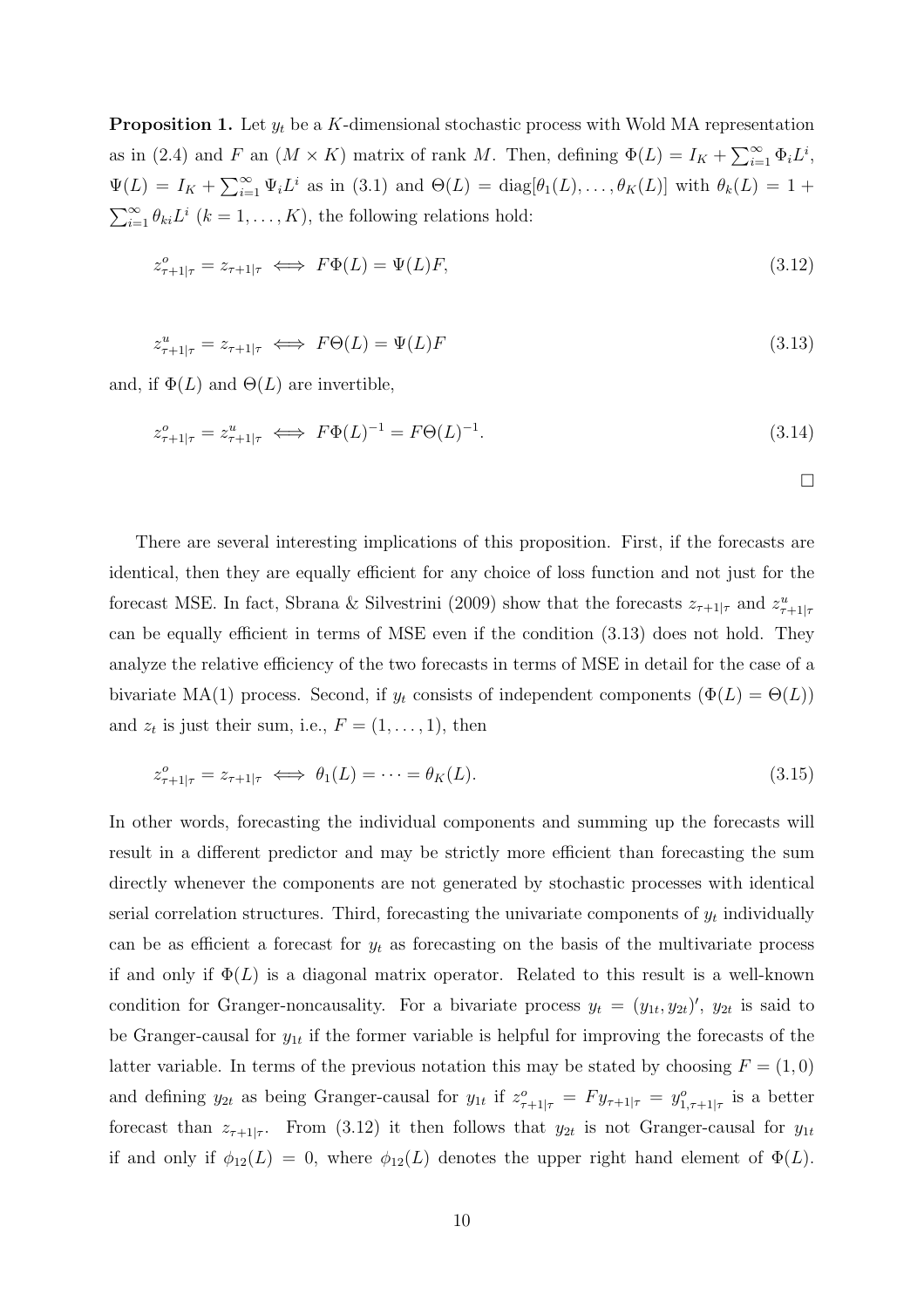This characterization of Granger-noncausality is well-known in the related literature (e.g., Lütkepohl  $(2005, Section 2.3.1)$ .

It may also be worth noting that in general there is no unique ranking of the forecasts  $z_{\tau+1|\tau}$  and  $z_{\tau+1|\tau}^u$ . Depending on the structure of the underlying process  $y_t$  and the transformation matrix F, either  $\Sigma_z(h) \geq \Sigma_z^u(h)$  or  $\Sigma_z(h) \leq \Sigma_z^u(h)$  will hold and the relevant inequality may be strict in the sense that the left-hand and right-hand matrices are not identical. As mentioned earlier, Sbrana & Silvestrini (2009) consider this case in more detail in the context of a bivariate MA(1) process.

Some but not all the results in this section carry over to nonstationary  $I(1)$  processes. For example, the result (3.8) will not hold in general if some components of  $y_t$  are  $I(1)$ because in this case the three forecasts do not necessarily converge to zero as the forecast horizon gets large. On the other hand, the conditions in  $(3.12)$  and  $(3.13)$  can be used for the differenced processes. For these results to hold, the MA operator may have roots on the unit circle and hence overdifferencing is not a problem.

The previous results on linearly transformed processes can also be used to compare different predictors for temporally aggregated processes. Some related results are summarized next.

## **3.2 Temporal Aggregation**

The results on linear transformations of VARMA processes can also be used to study temporal aggregation problems. Suppose aggregation of the variables  $y_t$  generated by  $(2.1)$  over m subsequent periods is desired. For instance,  $m = 3$  if one wishes to aggregate monthly data to quarterly figures. To express the temporal aggregation as a linear transformation we define

$$
\mathbf{y}_{\vartheta} = \begin{bmatrix} y_{m(\vartheta-1)+1} \\ y_{m(\vartheta-1)+2} \\ \vdots \\ y_{m\vartheta} \end{bmatrix} \quad \text{and} \quad \mathbf{u}_{\vartheta} = \begin{bmatrix} u_{m(\vartheta-1)+1} \\ u_{m(\vartheta-1)+2} \\ \vdots \\ u_{m\vartheta} \end{bmatrix}
$$
 (3.16)

and specify the process

$$
\mathcal{A}_0 \mathbf{y}_{\vartheta} = \mathcal{A}_1 \mathbf{y}_{\vartheta - 1} + \dots + \mathcal{A}_P \mathbf{y}_{\vartheta - P} + \mathcal{M}_0 \mathbf{u}_{\vartheta} + \mathcal{M}_1 \mathbf{u}_{\vartheta - 1} + \dots + \mathcal{M}_Q \mathbf{u}_{\vartheta - Q},
$$
(3.17)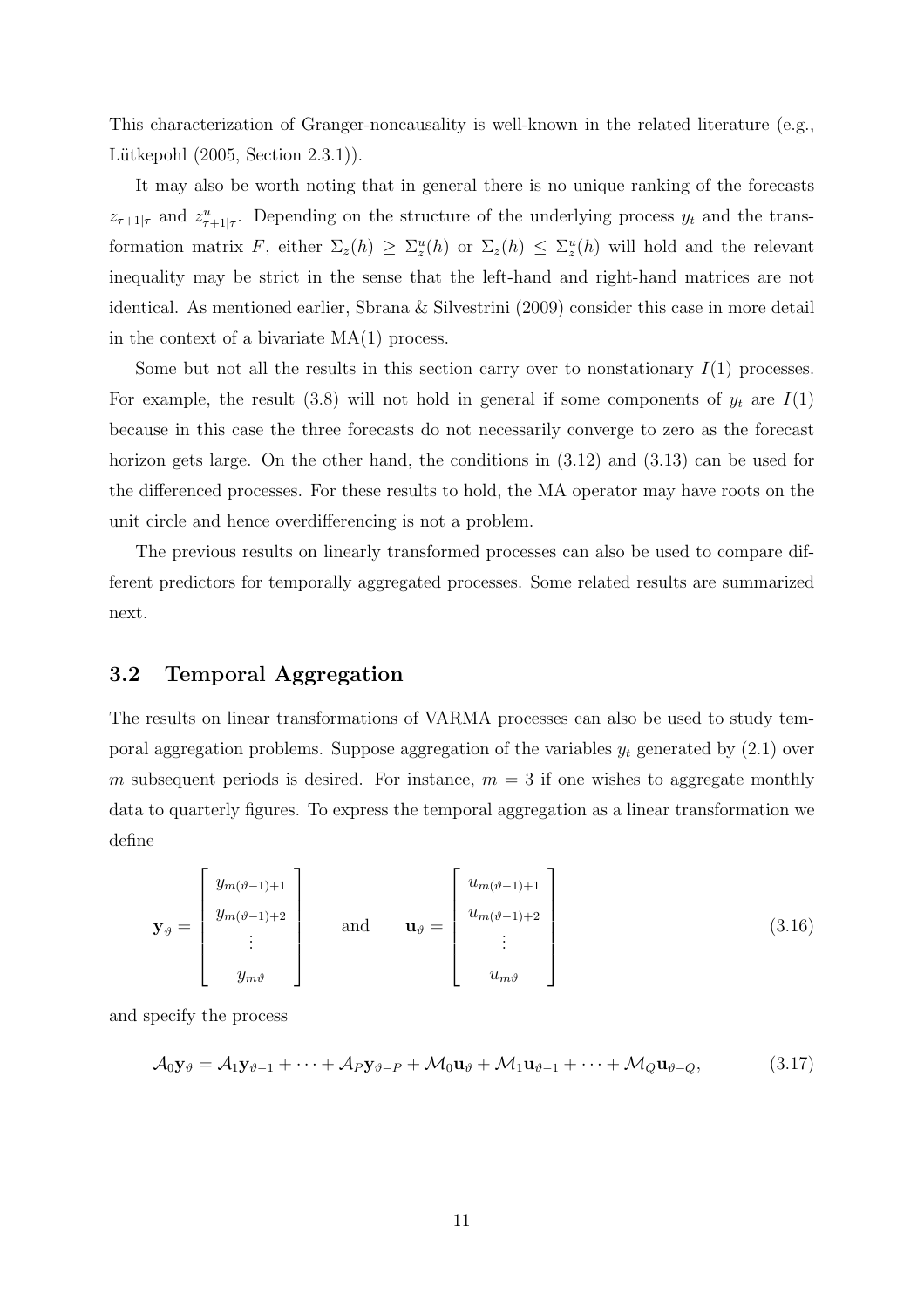where

$$
\mathcal{A}_0 = \begin{bmatrix}\nI_K & 0 & 0 & \dots & 0 \\
-A_1 & I_K & 0 & \dots & 0 \\
-A_2 & -A_1 & I_K & \vdots \\
\vdots & \vdots & \vdots & \ddots & \vdots \\
-A_{m-1} & -A_{m-2} & -A_{m-3} & \dots & I_K\n\end{bmatrix},
$$
\n
$$
\mathcal{A}_i = \begin{bmatrix}\nA_{im} & A_{im-1} & \dots & A_{im-m+1} \\
A_{im+1} & A_{im} & \dots & A_{im-m+2} \\
\vdots & \vdots & \ddots & \vdots \\
A_{im+m-1} & A_{im+m-2} & \dots & A_{im}\n\end{bmatrix}, \quad i = 1, \dots, P,
$$

with  $A_j = 0$  for  $j > p$  and  $\mathcal{M}_0, \ldots, \mathcal{M}_Q$  defined in an analogous manner. The order  $P = \min\{n \in \mathbb{N} | nm \geq p\}$  and  $Q = \min\{n \in \mathbb{N} | nm \geq q\}$ . Notice that the time subscript of  $y_{\vartheta}$  is different from that of  $y_t$ . The new time index  $\vartheta$  refers to another observation frequency than t. For example, if t refers to months and  $m = 3$ , then  $\vartheta$  refers to quarters.

Left-multiplying (3.17) by  $\mathcal{A}_0^{-1}$  and redefining the white noise process appropriately shows that  $y_{\vartheta}$  has a standard VARMA( $P, Q$ ) representation. Using that representation, temporal aggregation over m periods can be analyzed as a linear transformation. In fact, different types of temporal aggregation can be handled. For instance, the aggregate may be the sum of subsequent values or it may be their average. Furthermore, temporal and contemporaneous aggregation can be dealt with simultaneously. In all of these cases the aggregate has a finite order VARMA representation if the original variables are generated by a finite order VARMA process and the structure of the aggregate can be analyzed using linear transformations. This approach may not be the most convenient one if the VARMA orders or specific structures are of interest. For another approach to study temporal aggregates exploiting properties of matrix polynomials see Marcellino (1999) and for a generalization of his approach see Gómez & Aparicio-Pérez (2009). A recent survey of temporal aggregation was given by Silvestrini & Veredas (2008).

Different forms of temporal aggregation are of interest, depending on the types of variables involved. If  $y_t$  consists of stock variables, then temporal aggregation is usually associated with *systematic sampling*, sometimes called *skip-sampling* or *point-in-time sampling*. In other words, the process

$$
\mathbf{s}_{\vartheta} = y_{m\vartheta} \tag{3.18}
$$

is used as an aggregate over m periods. For example, if  $m = 3$ , then  $s_{\theta}$  consists of every third member of the  $y_t$  process. Earlier work on this type of aggregation is due to Wei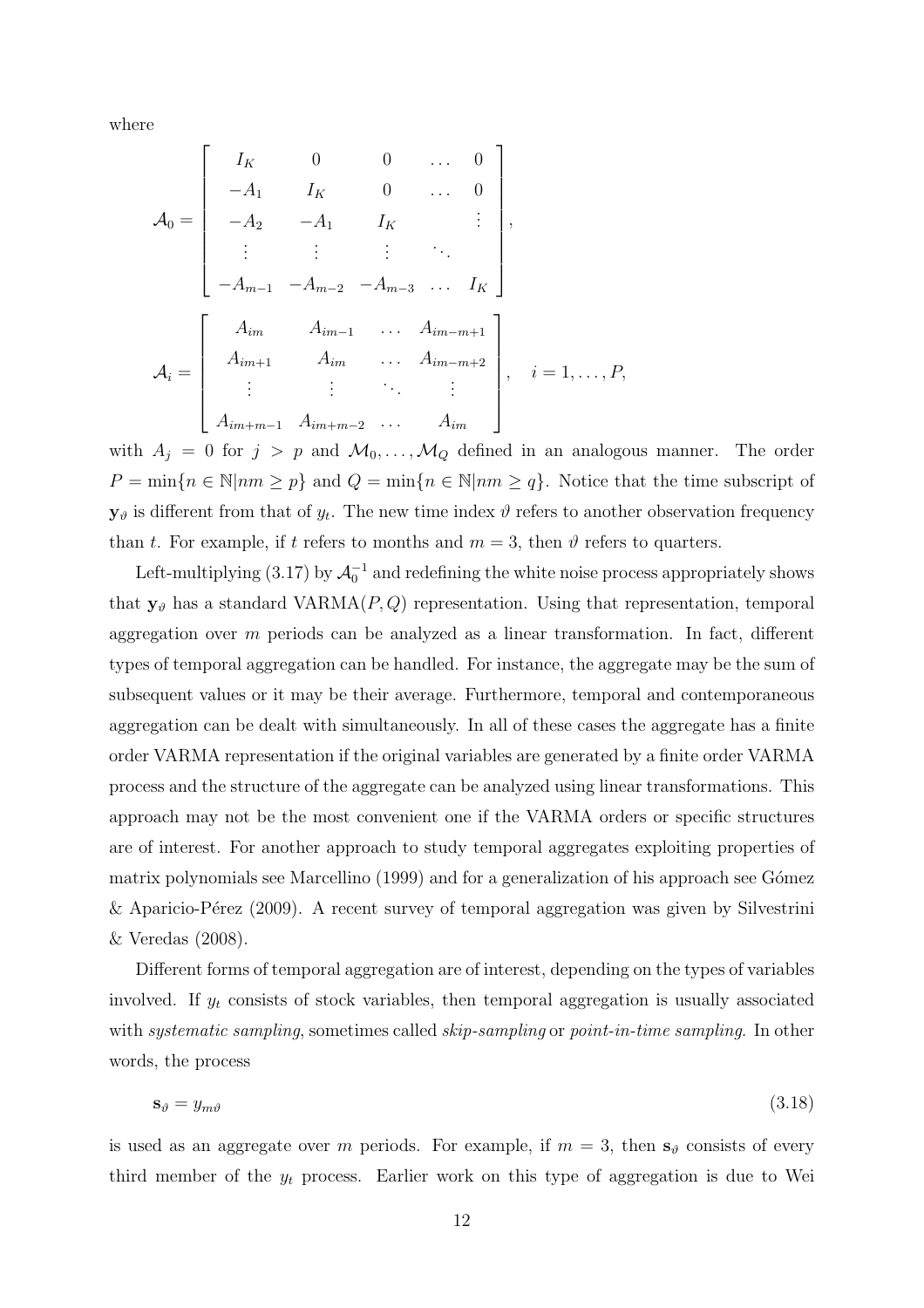(1981), Weiss (1984), Palm & Nijman (1984), Lütkepohl (1986c) and others. It contrasts with temporal aggregation of flow variables where a temporal aggregate is typically obtained by summing up consecutive values. Thus, aggregation over  $m$  periods gives the aggregate

$$
\mathbf{z}_{\theta} = y_{m\theta} + y_{m\theta - 1} + \dots + y_{m\theta - m + 1}.
$$
\n(3.19)

Now if, for example, t refers to months and  $m = 3$ , then three consecutive observations are added to obtain the quarterly value. For the moment it is assumed that the disaggregated process  $y_t$  is stationary and invertible and has a Wold MA representation as in  $(2.4)$ ,  $y_t = \Phi(L)u_t$  with  $\Phi_0 = I_K$ . Given that temporal aggregation can be viewed as a linear transformation of some auxiliary process, this implies that  $\mathbf{s}_{\theta}$  and  $\mathbf{z}_{\theta}$  are also stationary and have Wold MA representations. Forecasting stock and flow variables is now discussed in turn. In other words, forecasts for  $s_{\theta}$  and  $z_{\theta}$  are considered.

Suppose first that one wishes to forecast  $\mathbf{s}_{\vartheta}$ . Then the past aggregated values  $\{\mathbf{s}_{\vartheta}, \mathbf{s}_{\vartheta-1}, \dots\}$ may be used to obtain an h-step forecast  $s_{\theta+h|\theta}$  as in (2.8) on the basis of the MA representation of  $s_{\theta}$ . If the disaggregate process  $y_t$  is available, another possible forecast results by systematically sampling forecasts of  $y_t$  which gives  $\mathbf{s}_{\vartheta+h|\vartheta}^o = y_{m\vartheta+mh|m\vartheta}$ . Using the results for linear transformations, the latter forecast generally has a lower MSE than  $\mathbf{s}_{\theta+h|\theta}$  and the difference vanishes if the forecast horizon  $h \to \infty$ . For special processes the two predictors are identical. It follows from relation (3.12) of Proposition 1 that the two predictors are identical for  $h = 1, 2, \ldots$ , if and only if

$$
\Phi(L) = \left(\sum_{i=0}^{\infty} \Phi_{im} L^{im}\right) \left(\sum_{i=0}^{m-1} \Phi_i L^i\right)
$$
\n(3.20)

(Lütkepohl (1987, Proposition 7.1)). Thus, there is no loss in forecast efficiency under any loss function if the MA operator of the disaggregated process has the multiplicative structure in  $(3.20)$ . This condition is, for instance, satisfied if  $y_t$  is a purely seasonal process with seasonal period  $m$  such that

$$
y_t = \sum_{i=0}^{\infty} \Phi_{im} u_{t-im}.
$$
\n(3.21)

It also holds if  $y_t$  has a finite order MA structure with MA order less than m. Interestingly, it also follows that there is no loss in forecast efficiency if the disaggregated process  $y_t$  is a VAR(1) process,  $y_t = A_1 y_{t-1} + u_t$ . In that case, the MA operator can be written as

$$
\Phi(L) = \left(\sum_{i=0}^{\infty} A_1^{im} L^{im}\right) \left(\sum_{i=0}^{m-1} A_1^i L^i\right)
$$

and, hence, it has the required structure.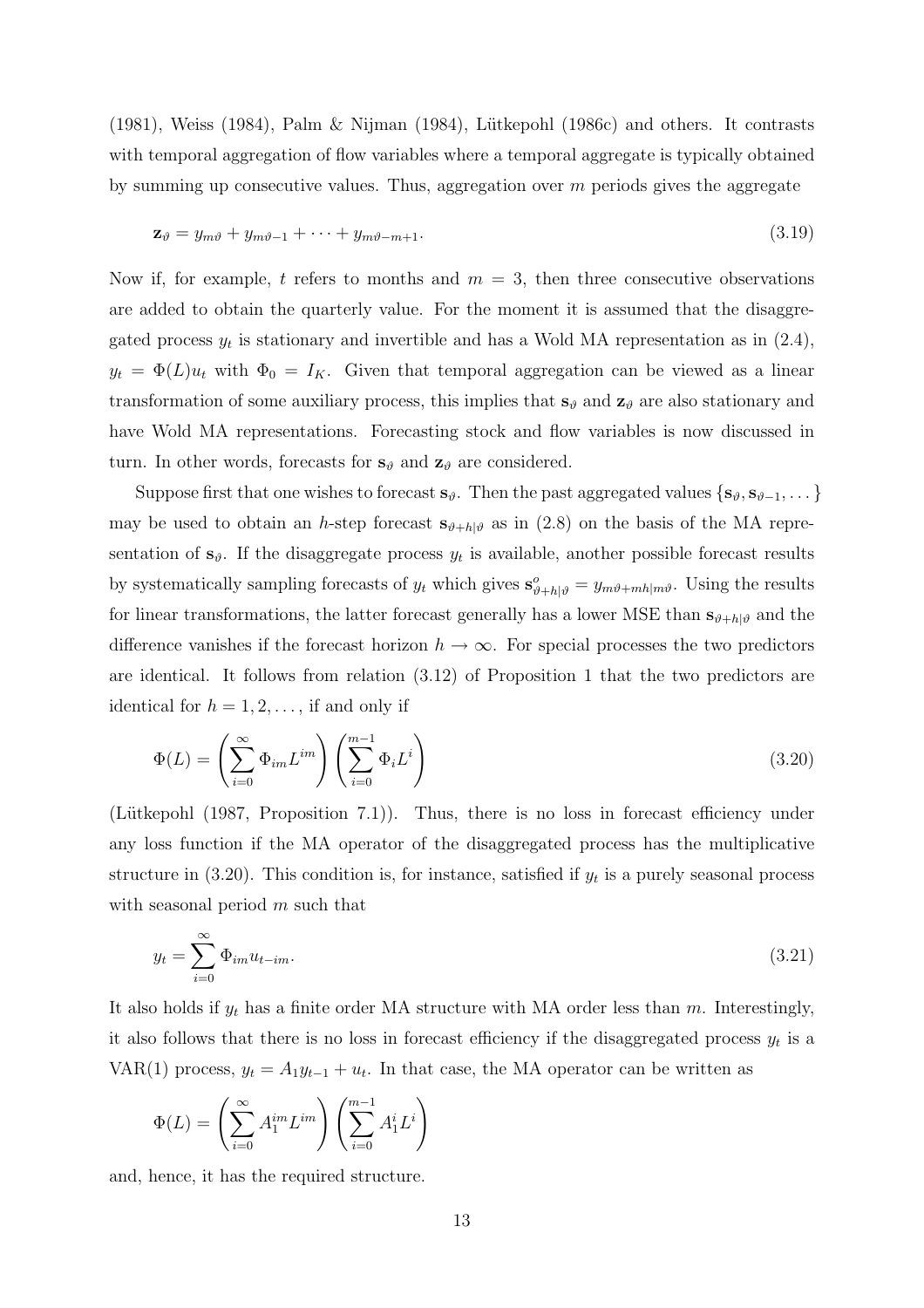Now consider the case of a vector of flow variables  $y_t$  for which the temporal aggregate is given in (3.19). For forecasting the aggregate  $z_{\theta}$  one may use the past aggregated values and compute an h-step forecast  $\mathbf{z}_{\theta+h|\theta}$  as in (2.8) on the basis of the MA representation of  $z_{\vartheta}$ . Alternatively, one may again forecast the disaggregated process  $y_t$  and aggregate the forecasts. This forecast is denoted by  $\mathbf{z}_{\vartheta+h|\vartheta}^o$ , that is,

$$
\mathbf{z}_{\vartheta+h|\vartheta}^o = y_{m\vartheta+mh|m\vartheta} + y_{m\vartheta+mh-1|m\vartheta} + \dots + y_{m\vartheta+mh-m+1|m\vartheta}.
$$
\n(3.22)

Again the results for linear transformations imply that the latter forecast generally has a lower MSE than  $\mathbf{z}_{\vartheta+h|\vartheta}$  and the difference vanishes if the forecast horizon  $h \to \infty$ . In this case equality of the two forecasts holds for small forecast horizons  $h = 1, 2, \ldots$ , if and only if

$$
(1 + L + \dots + L^{m-1}) \left( \sum_{i=0}^{\infty} \Phi_i L^i \right)
$$
  
= 
$$
\left( \sum_{j=0}^{\infty} (\Phi_{jm} + \dots + \Phi_{jm-m+1}) L^{jm} \right) \left( \sum_{i=0}^{m-1} (\Phi_0 + \Phi_1 + \dots + \Phi_i) L^i \right),
$$
 (3.23)

where  $\Phi_j = 0$  for  $j < 0$  (Lütkepohl (1987, Proposition 8.1)). In other words, the two forecasts are identical and there is no loss in forecast efficiency from using the aggregate directly if the MA operator of  $y_t$  has the specified multiplicative structure upon multiplication by  $(1 + L + \cdots + L^{m-1})$ . This condition is also satisfied if  $y_t$  has the purely seasonal structure (3.21). However, in contrast to what was observed for stock variables, the two predictors are generally not identical if the disaggregated process  $y_t$  is generated by an MA process of order less than m.

It is perhaps also interesting to note that if there are both stock and flow variables in one system, then, even if the underlying disaggregated process  $y_t$  is the periodic process (3.21), a forecast based on the disaggregated data may be better than directly forecasting the aggregate. To see this, suppose that the first  $N$  components are flow variables and the last  $K - N$  variables are stock variables. Hence, the aggregated process is

$$
\mathbf{z}_{\vartheta} = \begin{bmatrix} y_{1,m\vartheta} + y_{1,m\vartheta-1} + \cdots + y_{1,m\vartheta-m+1} \\ \vdots \\ y_{N,m\vartheta} + y_{N,m\vartheta-1} + \cdots + y_{N,m\vartheta-m+1} \\ y_{N+1,m\vartheta} \\ \vdots \\ y_{K,m\vartheta} \end{bmatrix} = y_{m\vartheta} + J(y_{m\vartheta-1} + \cdots + y_{m\vartheta-m+1}), (3.24)
$$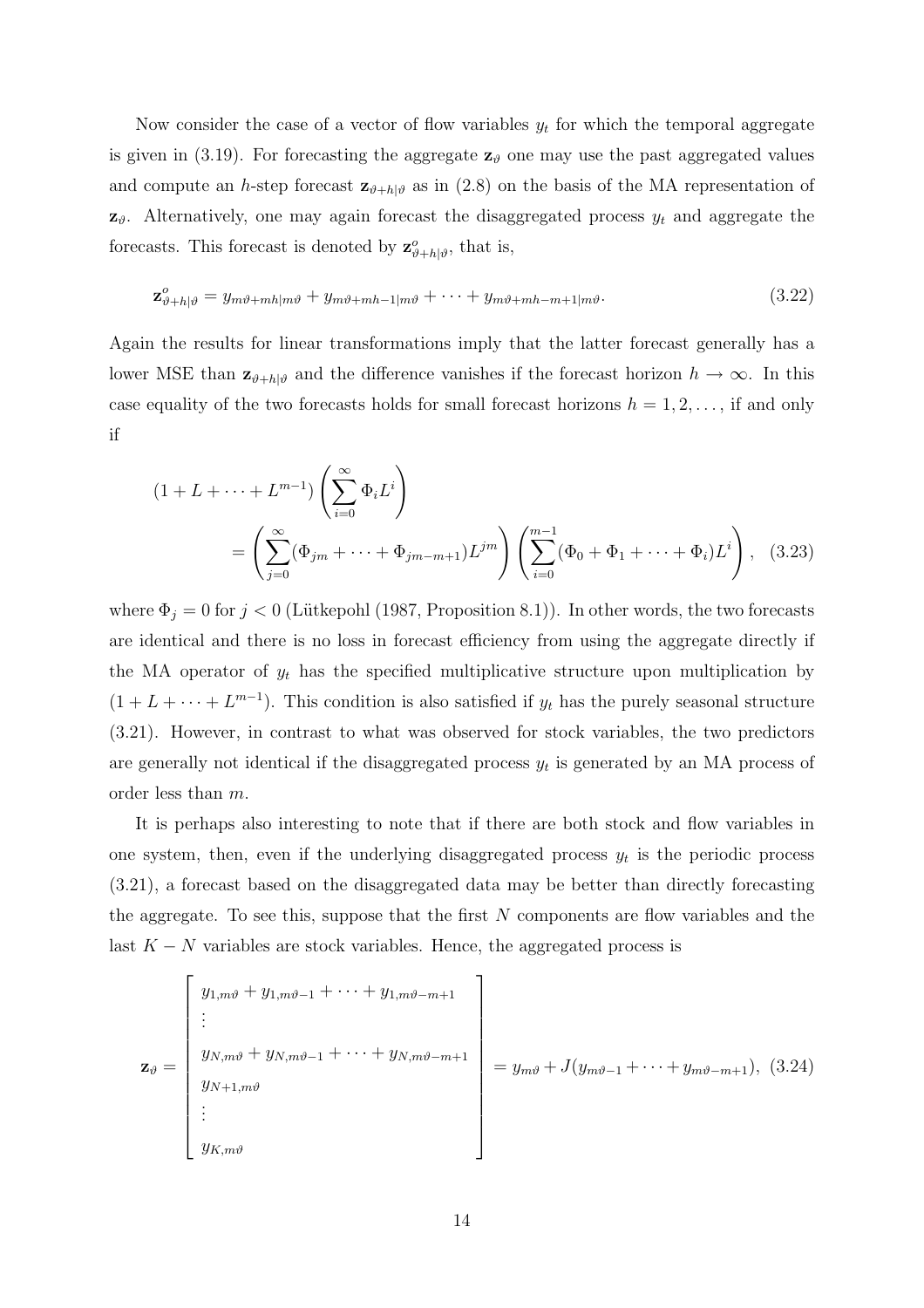where

$$
J = \left[ \begin{array}{cc} I_N & 0 \\ 0 & 0 \end{array} \right]
$$

is a  $(K \times K)$  matrix. Denoting by  $\mathbf{z}_{\vartheta+h|\vartheta}^o$  and  $\mathbf{z}_{\vartheta+h|\vartheta}$  the predictors based on the disaggregated and aggregated processes, respectively, Lütkepohl (1989) shows that  $\mathbf{z}_{\vartheta+1|\vartheta}^o = \mathbf{z}_{\vartheta+1|\vartheta}$  if and only if

$$
(I_K + (L + \dots + L^{m-1})J) \left(\sum_{i=0}^{\infty} \Phi_i L^i\right)
$$
  
=  $\left(\sum_{j=0}^{\infty} \left[\Phi_{jm} + J(\Phi_{jm-1} + \dots + \Phi_{jm-m+1})\right] L^{jm}\right)$   
 $\times \left(\sum_{i=0}^{m-1} \Phi_i L^i + J \left[\sum_{i=1}^{m-1} (I_K + \Phi_1 + \dots + \Phi_{i-1})L^i\right]\right)$ , (3.25)

with  $\Phi_j = 0$  for  $j < 0$ .

This condition is not necessarily satisfied if  $y_t$  has the purely seasonal structure in (3.21). The result is interesting because for the purely seasonal process (3.21) using the disaggregated process will not result in superior forecasts if a system consisting either of stock variables only or of flow variables only is considered. In fact, for the seasonal process (3.21), if there are both stock and flow variables,  $\mathbf{z}_{\vartheta+1|\vartheta}^o = \mathbf{z}_{\vartheta+1|\vartheta}$  if and only if the  $\Phi_{mi}$  are block-diagonal with blocks of size  $(N \times N)$  and  $((K - N) \times (K - N))$ , respectively (see Corollary 2 of Lütkepohl (1989)). In other words, the predictor based on the aggregated process can be as efficient as the predictor based on the disaggregated process if there is no Granger-causal relation from the flow to the stock variables and vice versa. Thus, if there are both types of variables, then the predictor based on the aggregate is optimal only under very special conditions. This conclusion is reinforced by another result from Lutkepohl (1989) which states that if  $y_t$  is an MA(q) with  $1 \le q < m$ , then equality of the two predictors requires that the matrix  $J(I_K + \Phi_1 + \cdots + \Phi_q)$  is idempotent. Clearly, this implies a very special MA structure of the disaggregated process.

So far temporal aggregation of stationary processes is discussed. Most of the results can be generalized to  $I(1)$  processes by using the stationary process  $\Delta y_t$  instead of the original process  $y_t$ . Recall that forecasts for  $y_t$  can then be obtained from those of  $\Delta y_t$ . Moreover, in this context it may be worth taking into account that in deriving some of the conditions for forecast equality, the MA operator of the considered disaggregated process may have unit roots resulting from overdifferencing. Thus, the results can be extended to systems with cointegrated variables. A result which does not carry over to the  $I(1)$  case is the equality of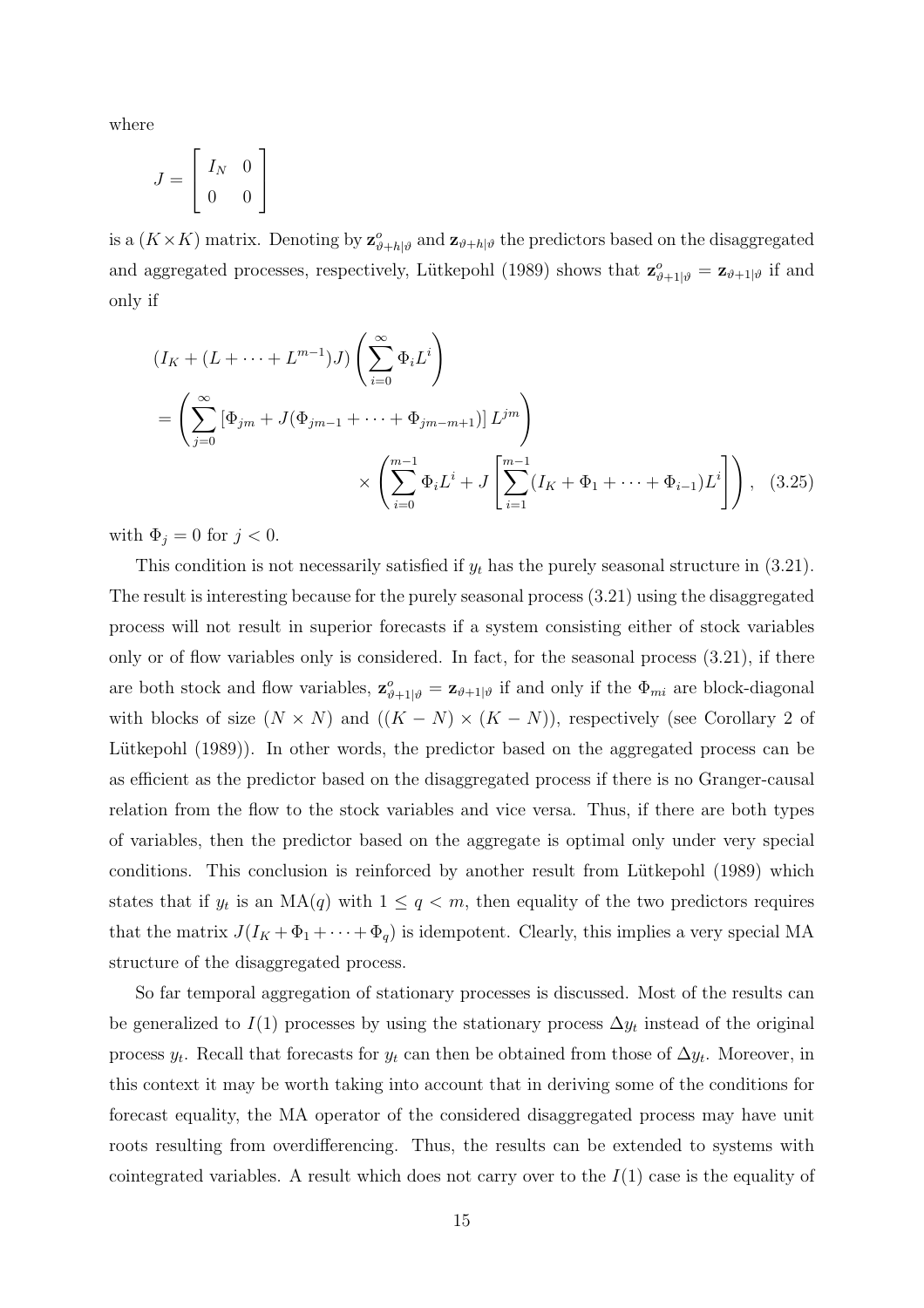long horizon forecasts based on aggregated or disaggregated variables. The reason is again that optimal forecasts of  $I(1)$  variables do not settle down at zero eventually when  $h \to \infty$ .

Forecasting temporally aggregated processes has been discussed extensively in the literature. Early examples of treatments of temporal aggregation of time series are Abraham (1982), Ahsanullah & Wei (1984), Amemiya & Wu (1972), Brewer (1973), Lütkepohl (1986b, b,c), Stram & Wei (1986), Telser (1967), Tiao (1972), Wei (1978) and Weiss (1984) among many others. More recently, Breitung & Swanson (2002) have studied the implications of temporal aggregation when the number of aggregated time units goes to infinity. As mentioned earlier, a recent survey with many references is given by Silvestrini & Veredas (2008).

#### **3.3 Forecasting with Data of Different Sampling Frequencies**

In practice it is not uncommon that data of different frequencies are available for different variables. For example, output data are usually collected quarterly or only annually whereas price indices, money stock variables or interest rate series are available at monthly or even higher observation frequency. Suppose that some quarterly series  $x_{\theta}$  are considered which are related to the monthly series  $y_t$ . One may want to exploit the information in the quarterly series to predict the monthly series or vice versa. For that purpose the devise used in (3.16) may be extended and the quarterly process

$$
\mathbf{z}_{\vartheta} = \begin{bmatrix} \mathbf{y}_{\vartheta} \\ x_{\vartheta} \end{bmatrix} \tag{3.26}
$$

may be considered. Here  $y_{\vartheta}$  is the process defined in (3.16).

If the underlying monthly process is of VARMA or, more generally, infinite order MA type, then the previously mentioned results can be used to analyze the relative efficiencies of different forecasts by considering linear transformations of  $z_{\theta}$ . Again, using the disaggregated data which are available for  $y_t$  will in general be beneficial for improving the forecast efficiency. In fact, even if one is interested in monthly forecasts for all or some components of  $y_t$ , different forecasts can be compared using the previously mentioned results and the process (3.26) because, e.g., the 1-step ahead forecast of  $z_{\theta}$  will contain a 1-month ahead forecast for  $y_t$ .

Although this approach can be used to obtain some results of interest in the context of forecasting mixed-frequency variables, there are again issues for which other approaches are more convenient. For instance, a state-space representation is often helpful for analyzing forecasting problems. A state-space model can also be set up for mixed-frequency variables (see Proietti & Moauro (2006)).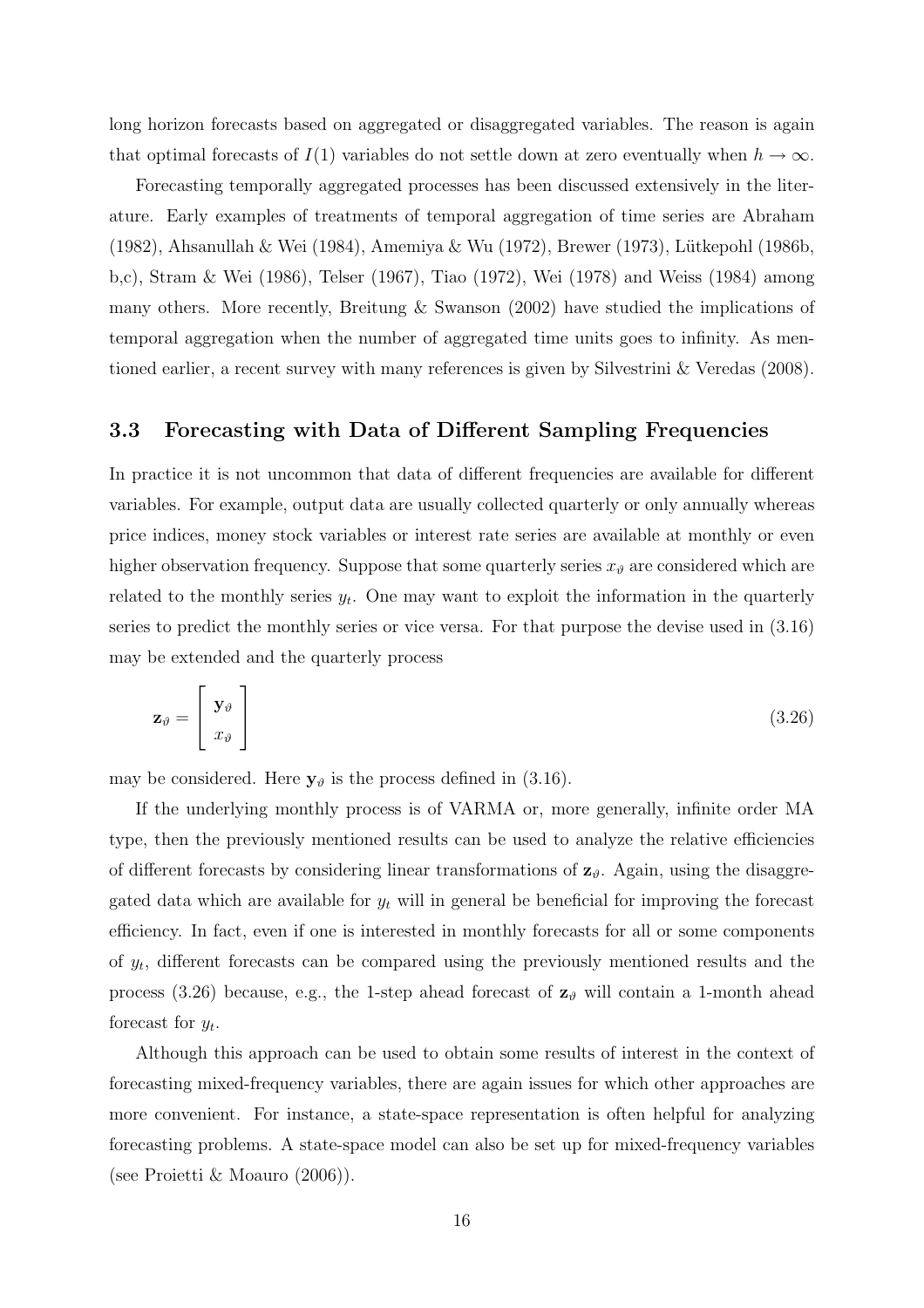Generally, forecasting with mixed-frequency data is a topic of considerable interest in the recent literature. For example, Koenig, Dolmas & Piger (2003) include lags of monthly variables in a model of quarterly GDP changes to improve the forecast efficiency. Ghysels, Santa-Clara & Valkanov (2006) and Ghysels, Sinko & Valkanov (2006) propose a similar approach which is known as MIDAS (mixed data sampling) approach. They impose restrictions on the coefficients of the lags of the variables observed at higher frequencies to reduce the dimension of the parameter space. Their restrictions are similar to those used in exponential distributed lag functions which were proposed earlier by Lütkepohl (1981). Clements & Galvão (2008) extend the MIDAS approach to forecast quarterly U.S. GDP growth with the help of monthly indicator variables. This is just a small sample of articles dealing with forecasting with mixed frequency data.

## **4 Implications of Estimation and Model Specification**

Clements & Hendry (1998, Section 7.4) list a number of sources of forecast errors and, hence, forecast uncertainty. For example, in practice, the processes used for forecasting are not known but the parameters have to be estimated from data. Usually also the process orders and other characteristics are specified on the basis of the given time series and, hence, are uncertain. In addition, there may be parameter changes (structural change) during the estimation and/or forecast period which may contribute to forecast uncertainty. Also the available time series observations may be subject to measurement error. Moreover, the variables may not be normally distributed and may require nonlinear transformations to approximate their DGPs well by the standard forecasting models. Alternatively, the models may have to be augmented by nonlinear components. All these issues make forecasting more difficult and may invalidate the previously mentioned theoretical results which were derived under ideal conditions. Therefore it is important to understand the implications of these complications. Some of them are discussed now.

#### **4.1 General Results for Estimated Processes**

I denote by  $\hat{y}_{\tau+h|\tau}$  the h-step forecast at origin  $\tau$  given in Section 2.2, based on estimated rather than known coefficients. For instance, using the pure VAR representation of the process,

$$
\hat{y}_{\tau+h|\tau} = \sum_{i=1}^{h-1} \Xi_i(\hat{\theta}) \hat{y}_{\tau+h-i|\tau} + \sum_{i=h}^{\infty} \Xi_i(\hat{\theta}) y_{\tau+h-i},
$$
\n(4.1)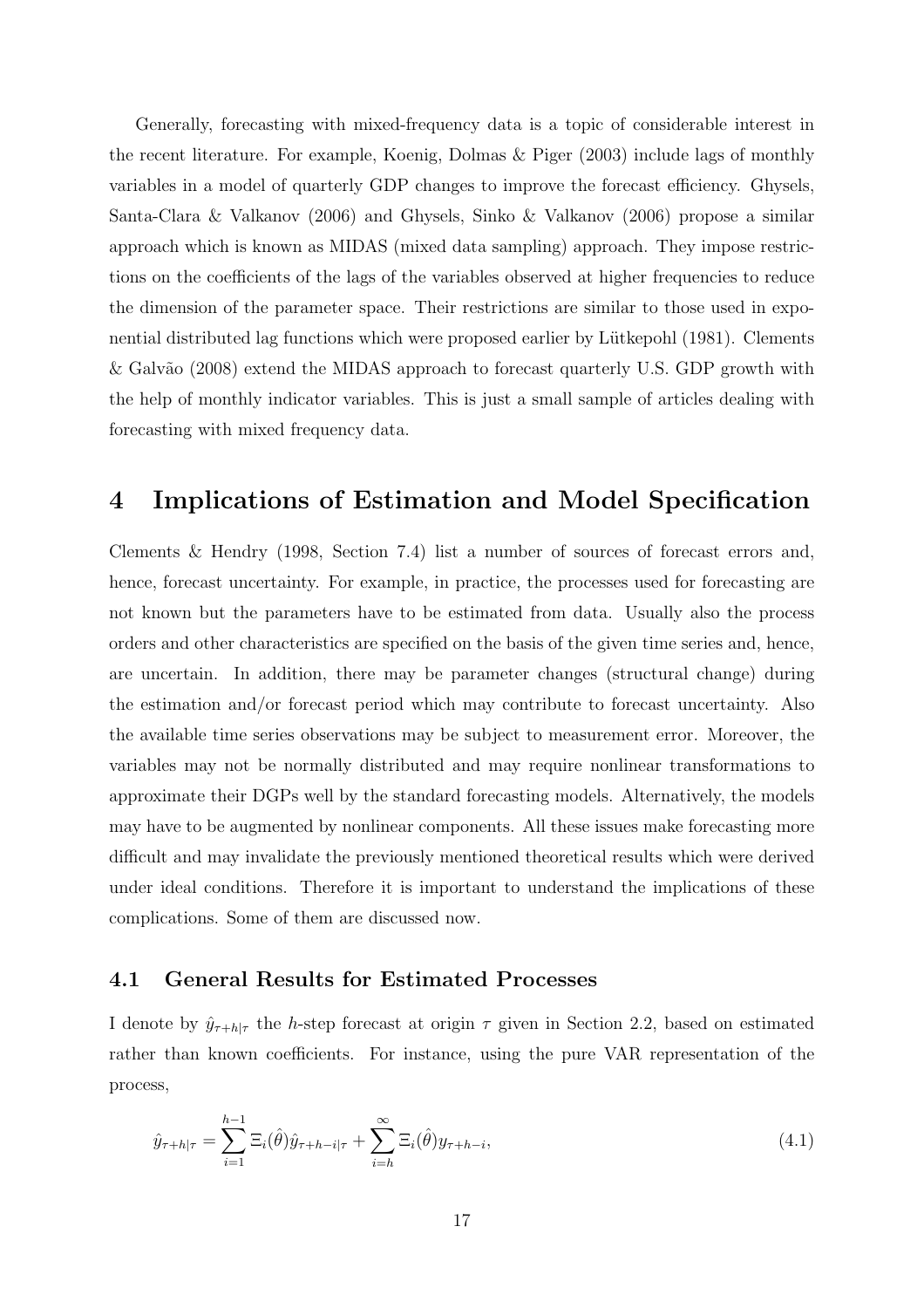where the  $\Xi_i$ 's are assumed to depend on a parameter vector  $\theta$  which is replaced by an estimator  $\hat{\theta}$ . Of course, for practical purposes one may truncate the infinite sum at some finite lag, say at  $i = \tau$ , in (4.1). For the moment the infinite sum is considered and it is assumed that the model represents the DGP. Thus, there is no specification error. In that case, the forecast error is

$$
y_{\tau+h} - \hat{y}_{\tau+h|\tau} = (y_{\tau+h} - y_{\tau+h|\tau}) + (y_{\tau+h|\tau} - \hat{y}_{\tau+h|\tau}),
$$

where  $y_{\tau+h|\tau}$  is the optimal forecast based on known coefficients and the two terms on the right-hand side are uncorrelated if only data up to period  $\tau$  are used for estimation. In that case the first term can be written in terms of  $u_t$ 's with  $t > \tau$  and the second one contains only  $y_t$ 's with  $t \leq \tau$ . Hence, the two terms are uncorrelated and the forecast MSE becomes

$$
\Sigma_{\hat{y}}(h) = \text{MSE}(y_{\tau+h|\tau}) + \text{MSE}(y_{\tau+h|\tau} - \hat{y}_{\tau+h|\tau})
$$
  
=  $\Sigma_y(h) + E[(y_{\tau+h|\tau} - \hat{y}_{\tau+h|\tau})(y_{\tau+h|\tau} - \hat{y}_{\tau+h|\tau})']$ . (4.2)

The MSE $(y_{\tau+h|\tau} - \hat{y}_{\tau+h|\tau})$  can be approximated by  $\Omega(h)/T$ , where

$$
\Omega(h) = E\left[\frac{\partial y_{\tau+h|\tau}}{\partial \theta'} \Sigma_{\tilde{\theta}} \frac{\partial y'_{\tau+h|\tau}}{\partial \theta}\right],\tag{4.3}
$$

 $\theta$  is the vector of coefficients to be estimated, and  $\Sigma_{\tilde{\theta}}$  is its asymptotic covariance matrix. Yamamoto (1980), Baillie (1981) and Lütkepohl (2005) give more detailed expressions for  $\Omega(h)$  and Hogue, Magnus & Pesaran (1988) provide an exact treatment of the special case of an AR(1) process. The matrix  $\Omega(h)$  is positive semidefinite and the forecast MSE,

$$
\Sigma_{\hat{y}}(h) = \Sigma_{y}(h) + \frac{1}{T}\Omega(h),\tag{4.4}
$$

for estimated processes is larger (or at least not smaller) than the corresponding quantity for known processes, as one would expect. Because the additional term,  $\Omega(h)/T$ , includes the asymptotic covariance matrix  $\Sigma_{\tilde{\theta}}$  of the parameter estimators in (4.3), more efficient parameter estimation also increases forecasting efficiency. On the other hand, for large sample sizes T, the term  $\Omega(h)/T$  will be small or even negligible.

It may be worth noting that deterministic terms can be accommodated easily, as discussed earlier. In the present situation the uncertainty in the estimators related to such terms can also be taken into account like that of the other parameters. If the deterministic terms are specified such that the corresponding parameter estimators are asymptotically independent of the other estimators, an additional term for the estimation uncertainty stemming from the deterministic terms has to be added to the forecast MSE matrix (4.4). For deterministic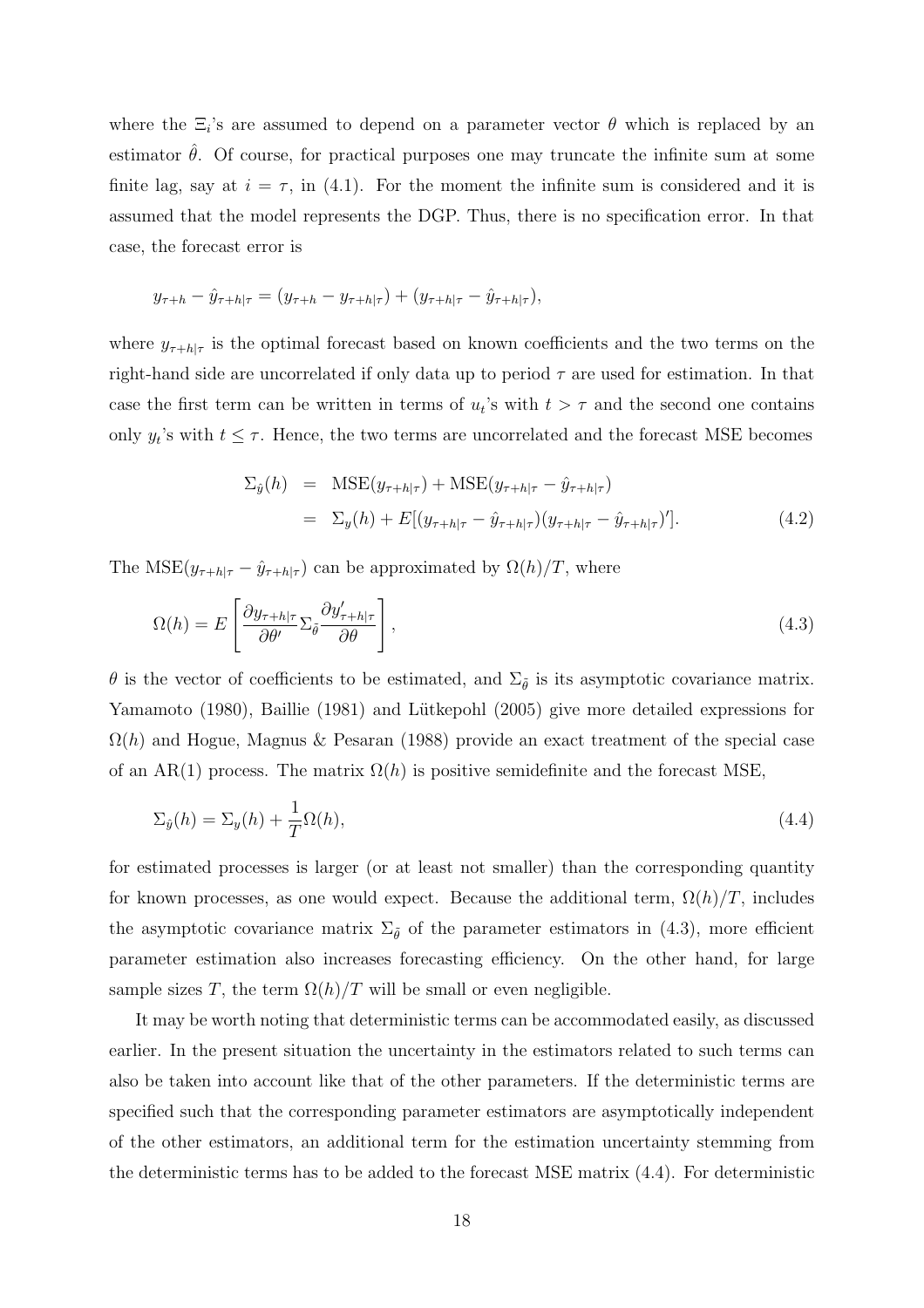linear trends in univariate models more details are presented in Kim, Leybourne & Newbold (2004).

In practice, choosing the estimators and computing estimates for VARMA processes is not a trivial task. A main problem is the choice of a unique (identified) parametrization or canonical form of the VARMA class. Although these problems can have a substantial impact on the estimates and, hence, on the forecasts obtained from estimated processes they are not considered here because they would require discussions away from the main focus of the present paper. The reader is referred to L¨utkepohl (2005) for more discussion and further references on the issue. In the next subsection the implications of estimated processes for forecasting aggregates are discussed.

#### **4.2 Aggregated Processes**

In Section 3.1 it is mentioned that for contemporaneous aggregation generally forecasting the disaggregated process and aggregating the forecasts  $(z_{\tau+h|\tau}^o)$  is more efficient than forecasting the aggregate directly  $(z_{\tau+h|\tau})$ . In this case, if the sample size is large enough, the part of the forecast MSE due to estimation uncertainty will eventually be so small that the estimated  $\hat{z}_{\tau+h|\tau}^o$  is again superior to the corresponding  $\hat{z}_{\tau+h|\tau}$ . There are cases, however, where the two forecasts are identical for known processes. Now the question arises whether in these cases the MSE term due to estimation errors will make one forecast preferable to its competitors. Indeed, if estimated instead of known processes are used, it is possible that  $\hat{z}_{\tau+h|\tau}^o$  looses its optimality relative to  $\hat{z}_{\tau+h|\tau}$  because the MSE part due to estimation may be larger for the former than for the latter. Consider the case, where a number of series are simply added to obtain a univariate aggregate. Then it is possible that a simple parsimonious univariate ARMA model describes the aggregate well, whereas a large multivariate model is required for an adequate description of the multivariate disaggregate process. Clearly, it is conceivable that the estimation uncertainty in the multivariate case becomes considerably more important than for the univariate model for the aggregate. Lutkepohl (1987) shows that this may indeed happen in small samples. In fact, similar situations can not only arise for contemporaneous aggregation but also for temporal aggregation. Generally, if two predictors based on known processes are nearly identical, the estimation part of the MSE becomes important and generally the predictor based on the smaller model is then to be preferred.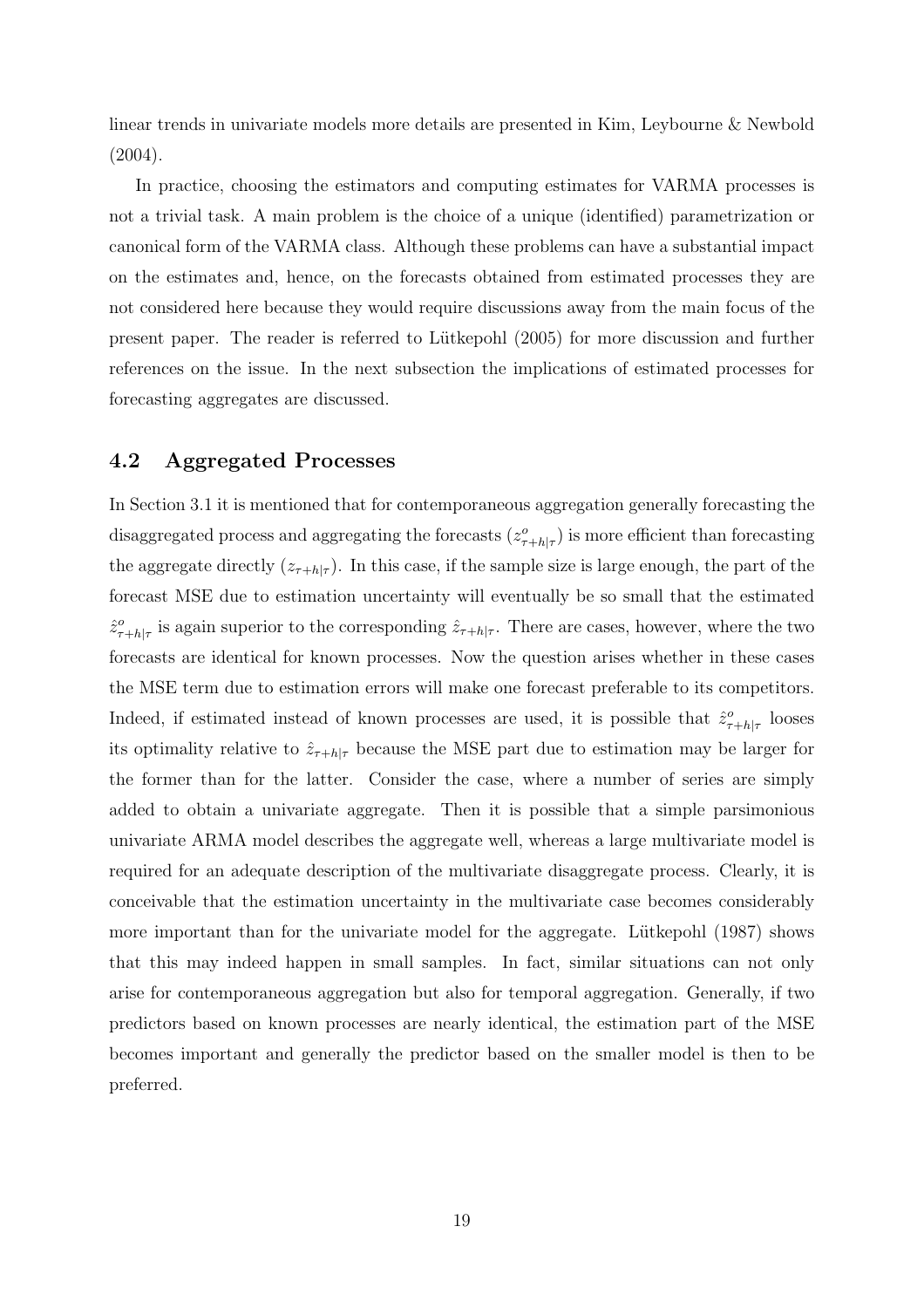## **4.3 Model Specification**

So far only the effect of estimation uncertainty on the forecast MSE is taken into account. This analysis still assumes a known model structure and only allows for estimated parameters. In practice, model specification usually precedes estimation and usually there is additional uncertainty attached to this step in the forecasting procedure.

It is also possible to explicitly take into account the fact that in practice models are only approximations to the true DGP by considering finite order VAR and AR approximations to infinite order processes. For example, Lewis  $&$  Reinsel (1985) and Lütkepohl (1985) consider the forecast MSE for the case where the true process, which may be of the mixed VARMA type, is approximated by a finite order VAR, thereby extending earlier univariate results by Bhansali (1978). Reinsel & Lewis (1987), Basu & Sen Roy (1987), Engle & Yoo (1987), Sampson (1991) and Reinsel & Ahn (1992) present results for processes with unit roots. Stock (1996) and Kemp (1999) obtain results by assuming that the forecast horizon h and the sample size  $T$  both go to infinity simultaneously.

Lütkepohl (1987) has compared forecasts for aggregates under the assumption that the true DGP is approximated by a finite order AR or VAR process. It is again found that the forecast  $\hat{z}_{\tau+h|\tau}^o$  may loose its optimality and forecasting the aggregate directly or forecasting the disaggregate series with univariate methods and aggregating univariate forecasts may become preferable. Therefore it is not surprising that recent empirical studies do not reach a unanimous conclusion regarding the value of using disaggregate information in forecasting aggregates. For example, Marcellino, Stock & Watson (2003) found disaggregate information to be helpful for forecasting several euro-area aggregates while Hubrich (2005) and Hendry & Hubrich (2005) concluded that disaggregation resulted in forecast deterioration in a comparison based on euro-area inflation data. Of course, there can be many more reasons than just estimation and specification issues for the empirical results to differ from the theoretical ones, as mentioned earlier.

## **5 Practical Complications**

In practice there are a number of data features which are not in line with the theoretical framework assumed in the foregoing. Some of them are discussed in the following. For example, many variables are modelled with ARMA processes in logs rather than original levels. If forecasts are based on such nonlinear transformations the previously used linear aggregation framework is not sufficient for analyzing the implications for forecasting. Nonlinear transformations are discussed in Section 5.1. Such transformations are often considered to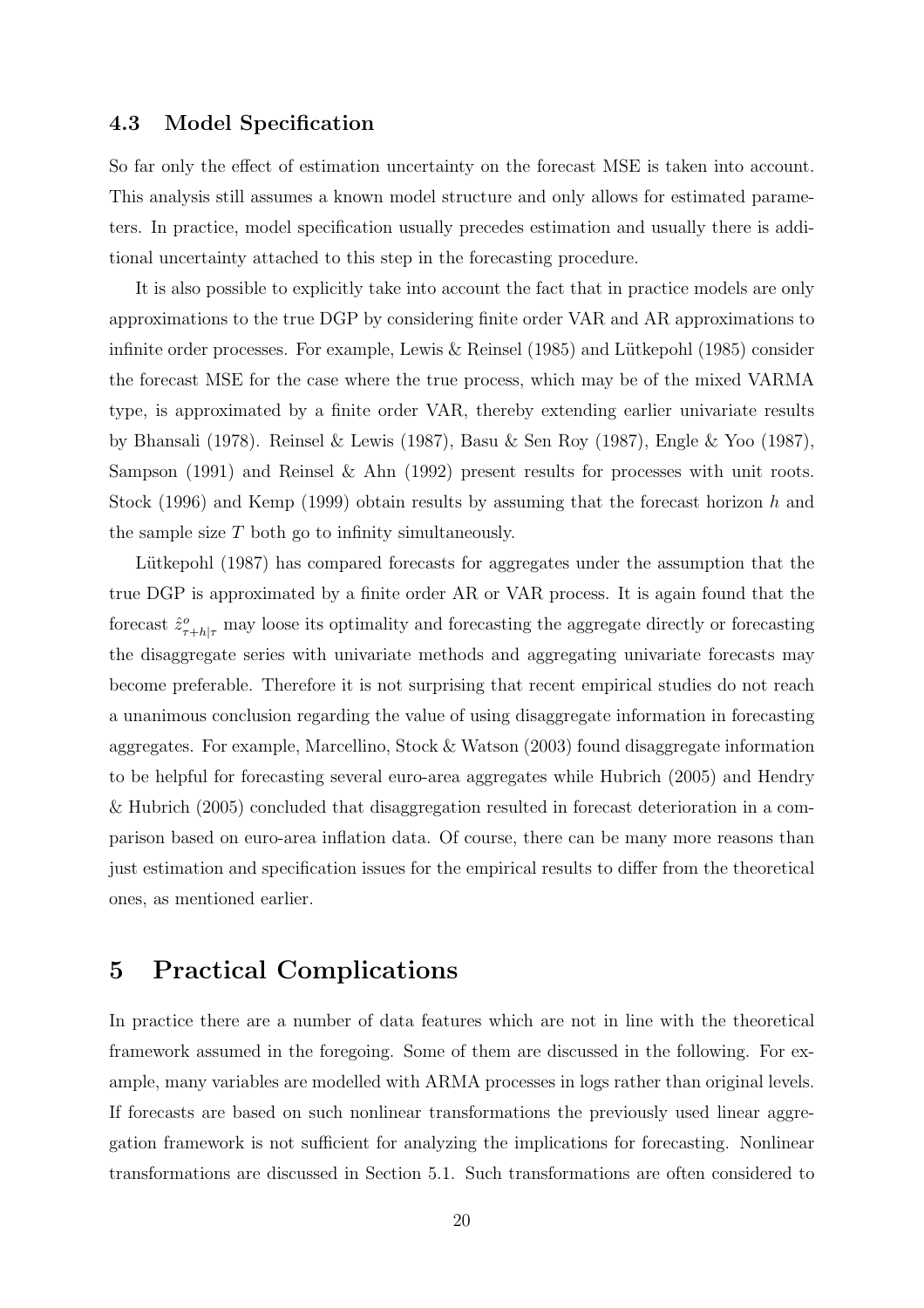make the DGP more normal. Alternatively one may fit an ARMA or VARMA model and explicitly allow for a non-Gaussian distribution of the residuals and the variables of interest. Related issues are discussed in Section 5.2. Another deviation from the basic framework arises from time-varying aggregation weights. The weights may change deterministically or stochastically. This situation may, for example, come up in aggregating European Union or euro-area data and is discussed in Section 5.3. Another problem in the context of constructing euro-area data is structural change in some component series. Again such a feature is not foreseen in the basic framework of the previous sections where time invariant models are assumed. The problem is addressed in Section 5.4.

#### **5.1 Nonlinear Transformations**

The log transformation or more generally the Box-Cox transformation is often applied in practice to make the variance of a time series variable more homogeneous over time or to obtain a DGP which is better modelled by a Gaussian process. In econometric models the logs of variables are often considered to turn a multiplicative relation into a linear one. If a model for the logs of a variable is used for forecasting one may reverse the log transformation by applying the exponential function to the forecasts. If an aggregate is of interest one may aggregate the resulting forecasts. This approach has a couple of drawbacks, however. First, it is well-known that an instantaneous nonlinear transformation applied to the optimal forecast of a variable may not result in the optimal forecast of the transformed variable (Granger & Newbold (1976)). In particular, if optimal forecasts of the logs are available, converting them to forecasts for the original variable by applying the exponential function will in general not be optimal. Second, standard results regarding the optimality of aggregated forecasts refer to linear models and forecasts. They may not carry over to nonlinear processes. Third, it is not clear a priori that a forecast obtained via the log transformed variable is better than a direct forecast of the original variable even if the distribution of the log variable is closer to being Gaussian.

Suppose the (univariate) variable of interest is  $y_t$  and define  $x_t = \log y_t$ . Moreover, suppose that  $x_t$  is generated by a Gaussian ARMA or ARIMA process. Granger & Newbold (1976) show that the optimal h-step forecast at forecast origin  $\tau$  is

$$
y_{\tau+h|\tau} = \exp(x_{\tau+h|\tau} + \frac{1}{2}\sigma_x^2(h)),
$$

where  $x_{\tau+h|\tau}$  denotes the optimal h-step forecast of  $x_{\tau+h}$  and  $\sigma_x^2(h)$  is the corresponding forecast error variance. Clearly, this forecast is in general different from

$$
y_{\tau+h|\tau}^{naive} = \exp(x_{\tau+h|\tau})
$$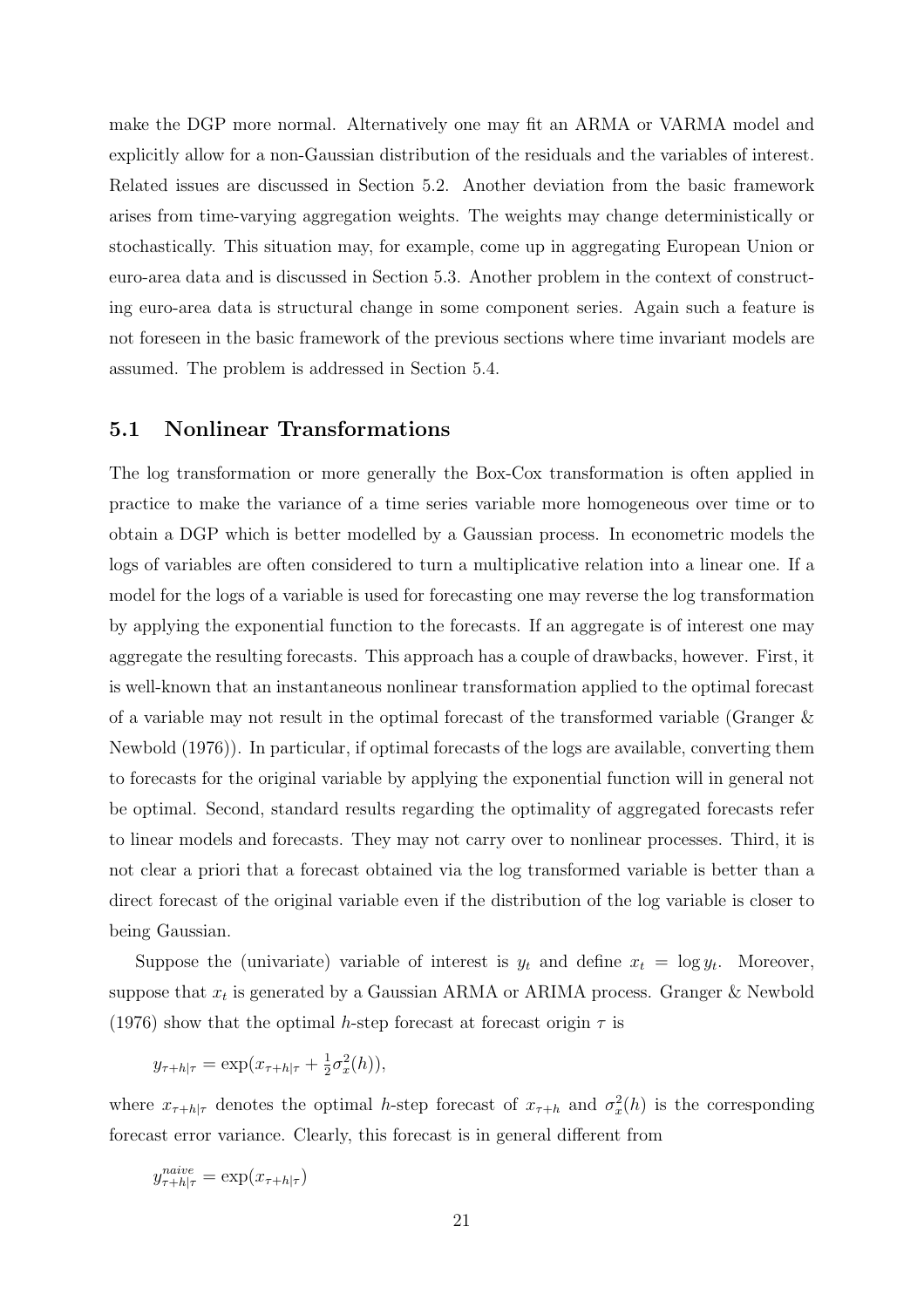which just reverses the log transformation and is called the naive forecast by Granger & Newbold (1976). Thus, one may want to consider the optimal forecast when aggregates are of interest and if the optimal forecasts actually improve on the naive ones.

Lütkepohl & Xu (2009) study the question under which conditions it is useful to base a forecast on the log transformation if forecasting the original variable is of interest. They consider a number of economic variables and use univariate integrated AR models to forecast the variables directly or their logs. Based on a range of stock market variables, gross domestic product (GDP) and consumption data from a number of countries, their general finding is that forecasting the logs and converting the forecasts either by using the naive or the optimal predictor may lead to substantial gains in forecast precision as measured by the forecast MSE. It does not make much difference whether the optimal or the naive forecast is used. In fact, since in practice the optimal forecast also requires an estimator of the forecast error variance it may result in a slightly larger MSE than the naive forecast. Typically the forecast error variance of the log of an economic time series is very small compared to the level of the series and, hence, the extra term in the optimal forecasting formula does not make much difference. Lütkepohl  $\&$  Xu (2009) conclude from their forecast comparison that MSE gains from using logs are obtained for series for which the log transformation actually makes the variance more homogeneous. If this condition is not satisfied, the forecasts based on logs can even be much worse in terms of MSE than forecasts based directly on the original series.

As an example consider the U.S. and UK consumption series depicted in Figures 1 and 2, respectively. For the U.S. series the variance of the first differences in the lower left-hand panel of Figure 1 increases with the level of the series (depicted in the upper left-hand panel) whereas the growth rates (first differences of logs) in the lower right-hand panel of Figure 1 have a more homogenous variance over the sample period. In contrast, for the UK the variability of the growth rates becomes smaller towards the end of the sample, whereas the variance of the first differences of the original series also increases with the level of the series (see Figure 2). In other words, the log transformation stabilizes the variance for the U.S. series but not for the UK series.

In Table 1 MSEs of naive forecasts relative to linear forecasts based on the original series for different sample and forecast periods and different forecast horizons are shown. They are based on univariate AR models for the first differences of the original series and the logs. The AR models are specified and estimated for samples of increasing size and computing out-of-sample forecasts (see Lütkepohl  $\&$  Xu (2009) for details). Most relative forecast MSEs for the U.S. in Table 1 are considerably smaller than one. Hence, using logs results in considerable forecast efficiency gains. On the other hand, the relative forecast MSEs for the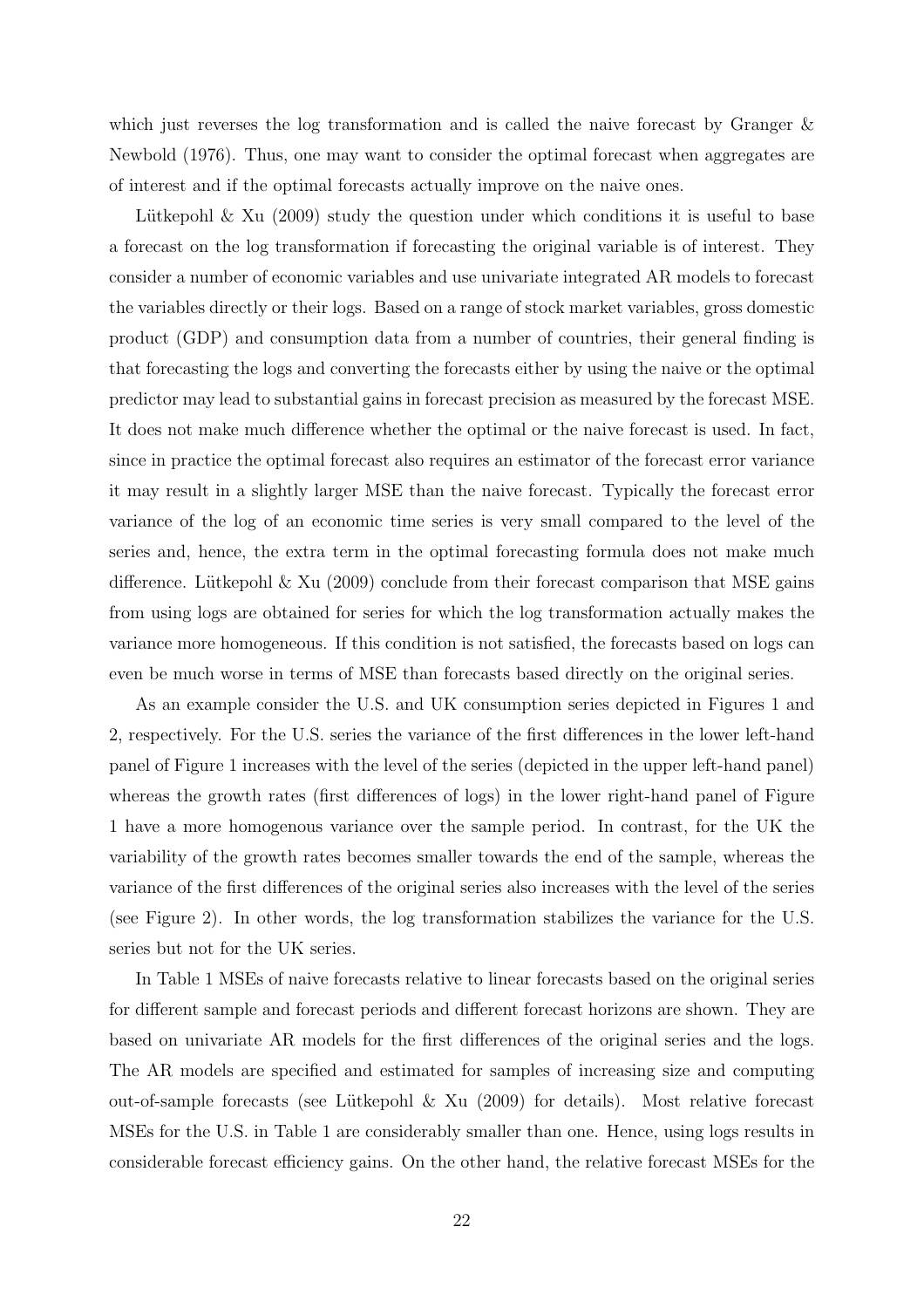

Figure 1: Quarterly, seasonally adjusted private U.S. consumption for 1981Q1 - 2006Q4.

UK in the lower part of Table 1 are all larger than one and in many cases quite substantially so. Thus, for the UK using logs in forecasting the level of consumption is not beneficial. These examples illustrate that for some variables using nonlinear transformations such as the log may be quite useful for forecasting the levels while for other variables they may not help improving the forecast precision.

For forecasting aggregates these results suggest that using the log or other instantaneous nonlinear transformations for individual components of an aggregate may be beneficial. Given that, e.g., the log transformation can actually do damage for the forecast accuracy, it is not clear that necessarily all components of an aggregate should be transformed. Generally, these considerations suggest that it may be worth studying the implications of nonlinear transformations if linear or nonlinear aggregates are of interest.

## **5.2 Non-Gaussian Processes**

If the DGP of a multiple time series is not normally distributed, point forecasts can be computed based on ARIMA or VARMA models as before. They may still be best linear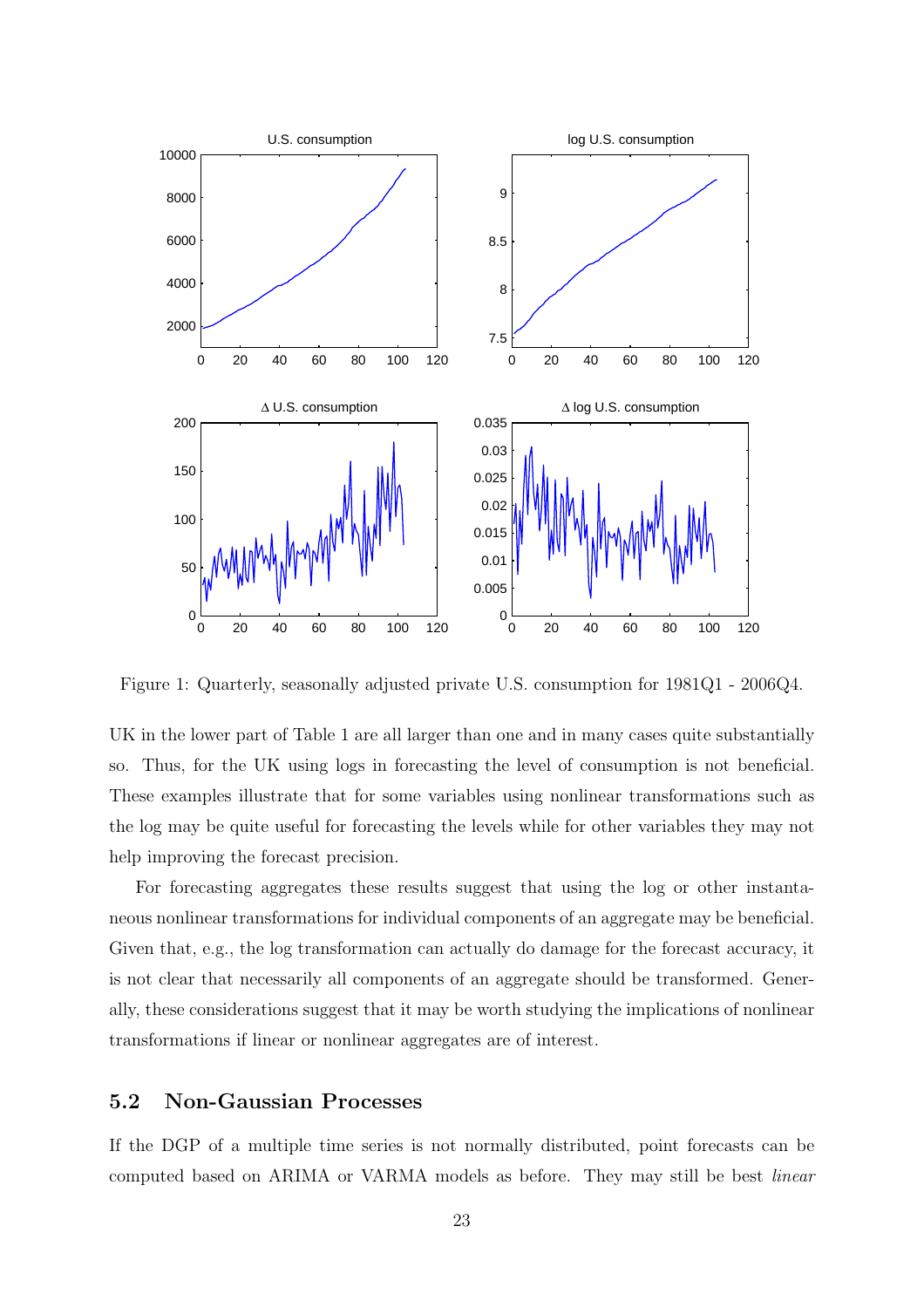

Figure 2: Quarterly, seasonally adjusted private UK consumption for 1980Q1 - 2006Q4.

forecasts and may in fact be minimum MSE forecasts if  $u_t$  is independent white noise, as discussed in Section 2.2. For non-Gaussian processes nonlinear forecasts may be more accurate, however. In practice it may not be easy to beat the linear forecasts unless a specific nonlinearity is known to be present and, hence, can be modelled. If a linear model with non-Gaussian residuals is considered, the distribution has to be taken into account in setting up forecast intervals. If the distribution is unknown, bootstrap methods can be used to compute interval forecasts (e.g., Findley (1986), Masarotto (1990), Grigoletto (1998), Kabaila (1993), Kim (1999), Clements & Taylor (2001), Pascual, Romo & Ruiz (2004)).

## **5.3 Aggregation with Time-Varying and Stochastic Weights**

Constructing EMU data poses aggregation problems which are not covered by the basic linear aggregation framework. Suppose, for example, that one wants to construct an unemployment rate series for the EMU by aggregating the unemployment rates of the individual EMU countries. The overall unemployment rate,  $u_t^{EMU}$ , is a weighted average of the individual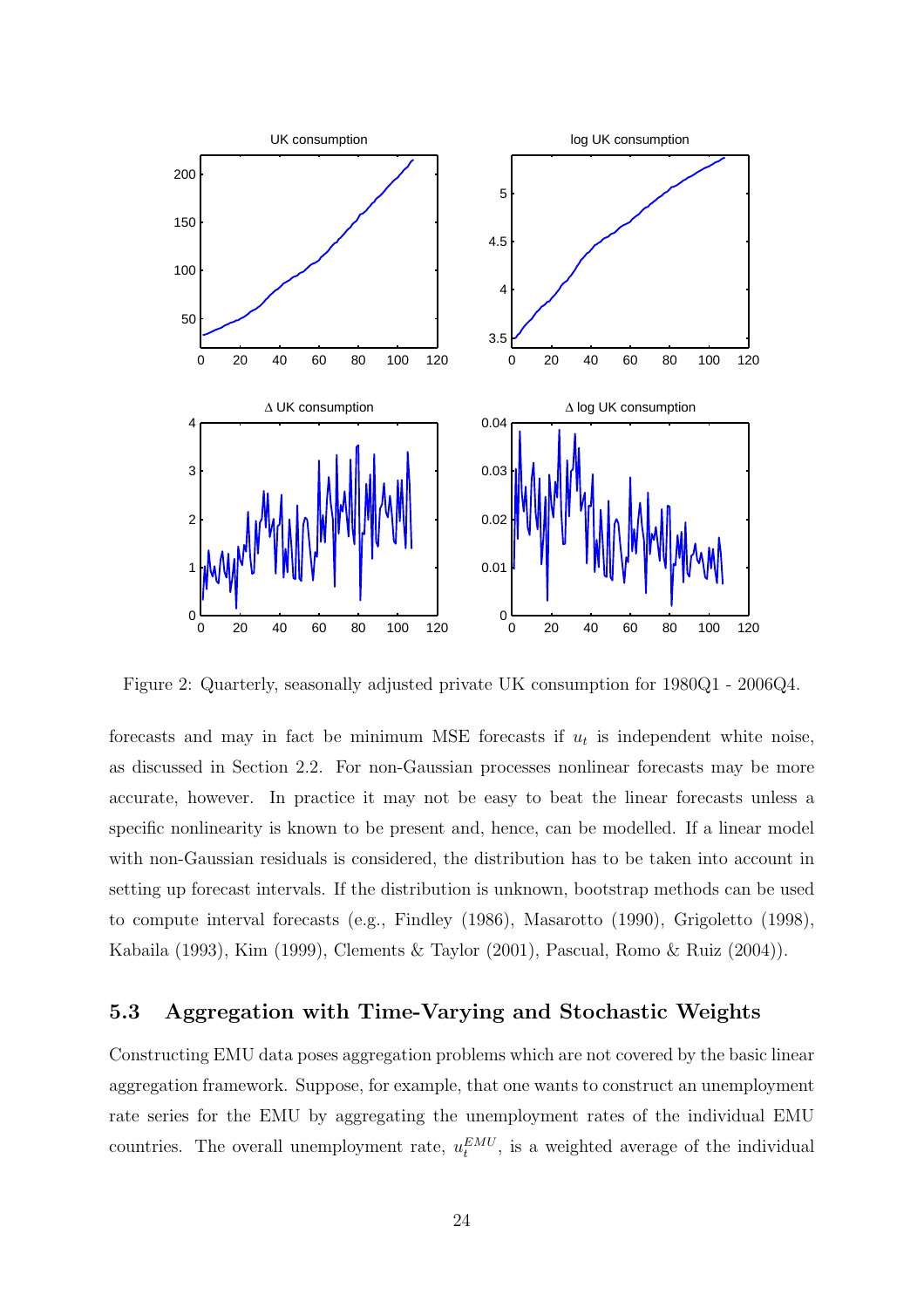|           |                | Sample 1980Q1-  |           | Sample 1985Q1-  |           | Sample 1990Q1-  |           |
|-----------|----------------|-----------------|-----------|-----------------|-----------|-----------------|-----------|
|           |                | Forecast period |           | Forecast period |           | Forecast period |           |
|           | Forecast       | 2000Q1          | 2003Q1    | 2000Q1          | 2003Q1    | 2000Q1          | 2003Q1    |
| Country   | horizon        | $-2006Q4$       | $-2006Q4$ | $-2006Q4$       | $-2006Q4$ | $-2006Q4$       | $-2006Q4$ |
| U.S.      | 1              | 1.0235          | 0.7678    | 1.0685          | 0.6963    | 1.1045          | 0.8015    |
|           | $\overline{2}$ | 0.9416          | 0.4251    | 0.9251          | 0.4385    | 0.9587          | 0.5327    |
|           | 3              | 0.8956          | 0.2590    | 0.8348          | 0.3175    | 0.8810          | 0.4467    |
|           | $\overline{4}$ | 0.8437          | 0.2879    | 0.7458          | 0.3156    | 0.7302          | 0.4228    |
| <b>UK</b> | 1              | 1.8154          | 2.0701    | 1.8468          | 2.0323    | 1.5834          | 2.5313    |
|           | $\overline{2}$ | 3.3214          | 3.3397    | 3.5009          | 2.5500    | 2.7726          | 3.1062    |
|           | 3              | 4.0529          | 5.7324    | 4.1098          | 3.3790    | 3.0556          | 3.6966    |
|           | 4              | 5.2223          | 7.8226    | 5.1315          | 4.6133    | 3.7520          | 4.6226    |

Table 1: Forecast MSEs of Naive Forecast Relative to Linear Forecast for U.S. and UK Consumption Series

Note: The results in this table are from Table 7 of Lütkepohl  $\&$  Xu (2009).

unemployment rates,  $u_t^{(i)}$ ,

$$
u_t^{EMU} = \sum_{i=1}^{N} w_i u_t^{(i)}.
$$
\n(5.1)

Here the  $w_i$ 's are the weights and N denotes the number of member states. The weights sum to one,  $\sum_{i=1}^{N} w_i = 1$ . The question is which weights to use. Clearly,  $w_i$  should be related to the relative size of country i. Because the relative country sizes may change, it is clear that the weights in (5.1) may vary over time. In fact, the number of EMU countries has changed over the years and is meant to change further in the future when new member states enter the EMU. Thus, it may be more appropriate to denote the weights by  $w_{it}$  rather than  $w_i$ . Since it is known beforehand when a new member state joins the EMU, one may think of the changes in the weights as deterministic. Alternatively, if the weights are strictly related to the working populations in the different member states, it may in fact be more appropriate to view the weights as stochastic.

Generally, there are many series where aggregation is done with stochastic weights. For example, there are several proposals for aggregating GDP or its growth rates based on stochastic weights. Suppose  $y_t^{EMU}$  denotes euro-area GDP and  $y_t^{(i)}$  is the corresponding figure for country  $i$ . Then Winder (1997) computes the EMU growth rate as

$$
\Delta \log y_t^{EMU} = \sum_{i=1}^{N} \frac{y_{t-1}^{(i)}/e_{TB}^{(i)}}{y_{t-1}^{EMU}} \Delta \log y_t^{(i)},
$$
\n(5.2)

where  $e_t^{(i)}$  denotes the exchange rate of country i in period t and TB signifies a fixed base year. The exchange rate is necessary for the pre-EMU period, that is, when an aggregate series for the pre-EMU period is constructed. Winder considers a fixed exchange rate for the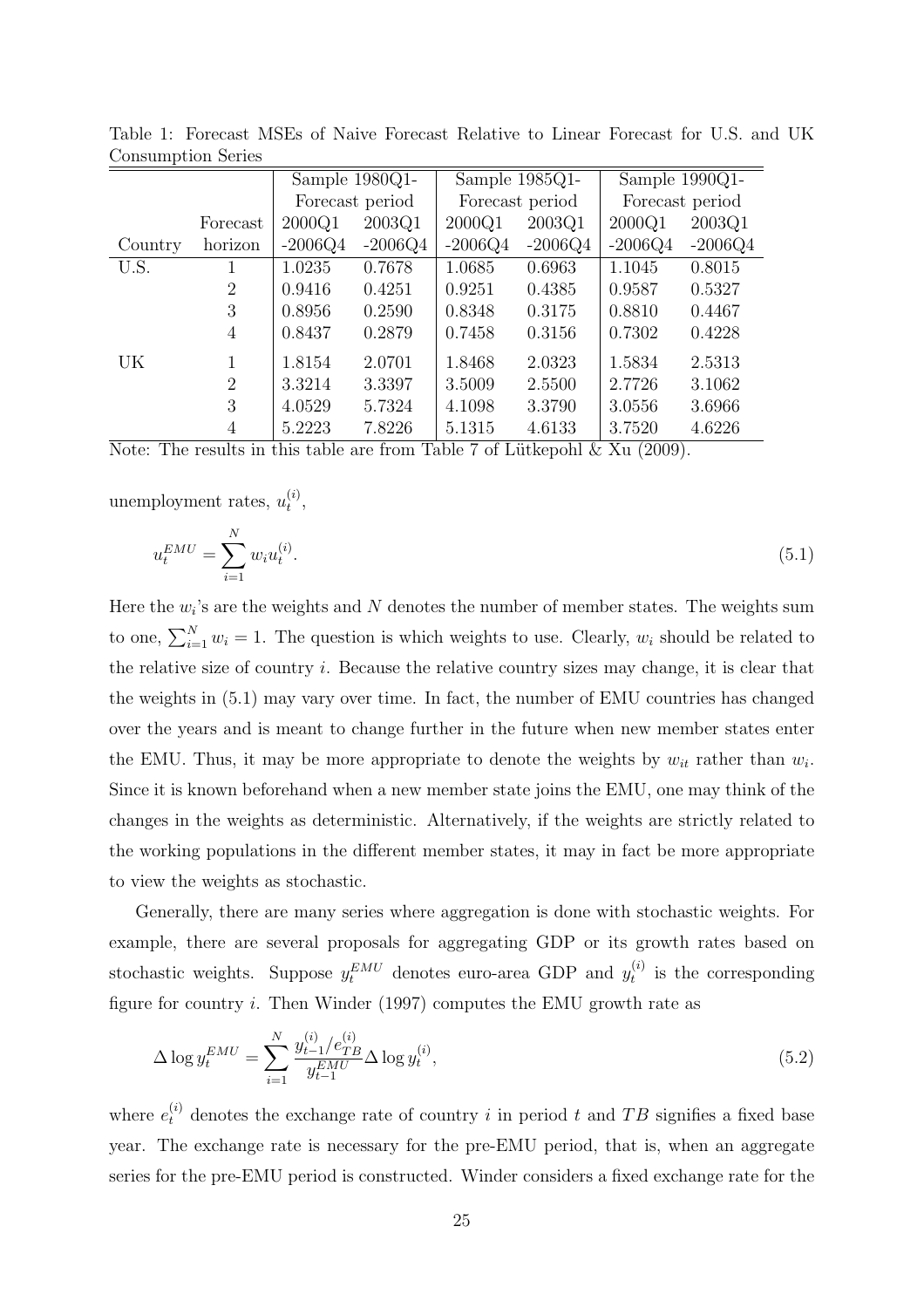sample period. Alternatively, Beyer, Doornik & Hendry (2001) propose the aggregate

$$
\Delta \log y_t^{EMU} = \sum_{i=1}^{N} \frac{y_{t-1}^{(i)}/e_{t-1}^{(i)}}{y_{t-1}^{EMU}} \Delta \log y_t^{(i)},
$$
\n(5.3)

which uses a flexible exchange rate for the pre-EMU period. In  $(5.2)$  and  $(5.3)$  the weights are  $w_{it} = \frac{y_{t-1}^{(i)}/e_{TB}^{(i)}}{y_{t-1}^{EMU}}$  and  $w_{it} = \frac{y_{t-1}^{(i)}/e_{t-1}^{(i)}}{y_{t-1}^{EMU}}$ , respectively. Thus, in both cases the weights are stochastic and thereby the aggregation scheme falls outside the basic linear framework.

The creation of euro-area data for the pre-EMU period has been discussed by a number of other authors as well (e.g., Fagan, Henry & Mestre (2001), Bosker (2006), Anderson, Dungey, Osborn & Vahid (2007), Angelini & Marcellino (2007), Brüggemann & Lütkepohl (2005, 2006), Beyer & Juselius (2008)). It is of considerable interest for both forecasting euro-area aggregates and for economic analysis within the euro-area. Therefore it is interesting to know more about the theoretical properties of forecasts based on aggregated or disaggregated information. Generally, investigating the properties of forecasts for aggregates with stochastic weighting schemes is an interesting problem for future research. For the special case of constructing EMU data, an additional practical problem arises which is discussed in the next subsection.

#### **5.4 Structural Change**

A change in the structure of the DGP is a particular problem for forecasting. Prediction relies on some time invariance to project the past into the future. In the previous discussions a time invariant DGP is assumed. In practice structural change is rather common, however. A case of particular importance is, for example, the creation of a single currency area in Europe. This event is likely to have caused structural changes in a number of EMU countries which had to adjust their economic systems to the Maastricht criteria. For example, some countries had to reduce their inflation rates and budget deficits drastically to be able to join the EMU. Therefore it is not at all clear that simply aggregating pre-EMU time series and using such data to predict future values of a variable is a good strategy. Brüggemann & Lütkepohl  $(2006)$  propose to use German data for the pre-EMU period. In a forecast comparison based on time series constructed in different ways for a number of euro-area variables Brüggemann, Lütkepohl & Marcellino  $(2008)$  also include this proposal. They find that this kind of approach works well for series which have a similar level when joining German and EMU data. The consumer price index (CPI), a long term interest rate and an exchange rate are examples which are shown in Figure 3. No apparent structural shift is observed in the three series depicted in the figure at the beginning of 1999 where the German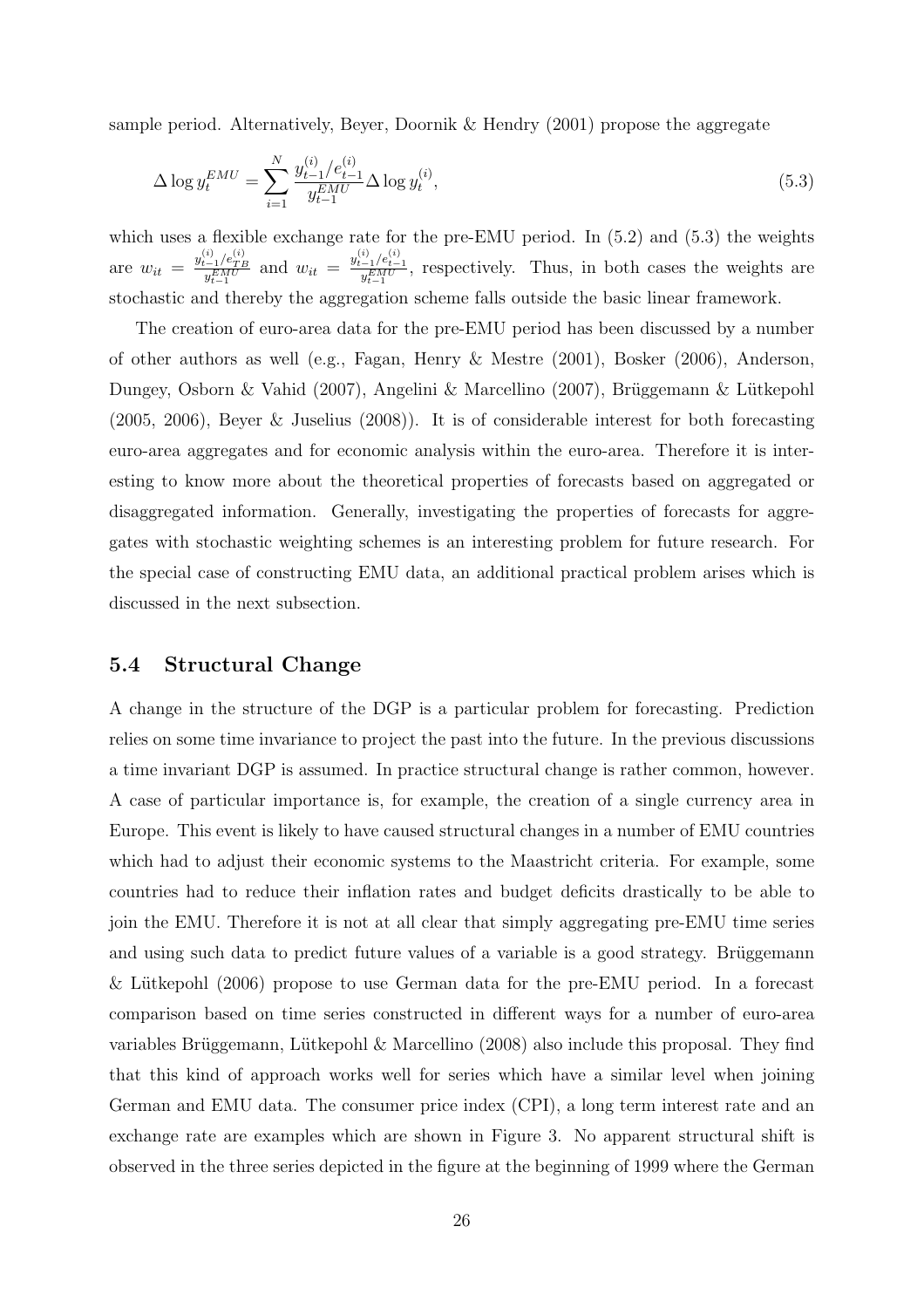and the aggregated euro-area data are joined together. Again this type of aggregation may be viewed as one with time-varying aggregation weights. The German series is assigned a weight of one for the pre-EMU period while other weights are used from the year 1999 onward. The aggregation scheme falls outside the basic linear aggregation framework although it may be of considerable interest in practice and therefore may be a fruitful area for further research.



Figure 3: Quarterly German series for 1970Q1 - 1998Q4 and euro-area series for 1999Q1 - 2003Q4.

Another proposal to account for the structural adjustments in some of the series is due to Anderson et al. (2007). Rather than focussing on Germany only in the pre-EMU period they suggest to include other countries in the aggregate but with time-varying weights which depend on the distance of their economic conditions from those of core countries such as Germany. More precisely, they specify a distance measure for monthly data for country  $j$ ,

$$
d_{j,t} = \min \left( \frac{|y_t^{(j)} - y_t^{core}|}{|y_{1979M3}^{(j)} - y_{1979M3}^{core}|}, 1 \right),
$$

where March 1979 is used as the reference period because it marks the time where the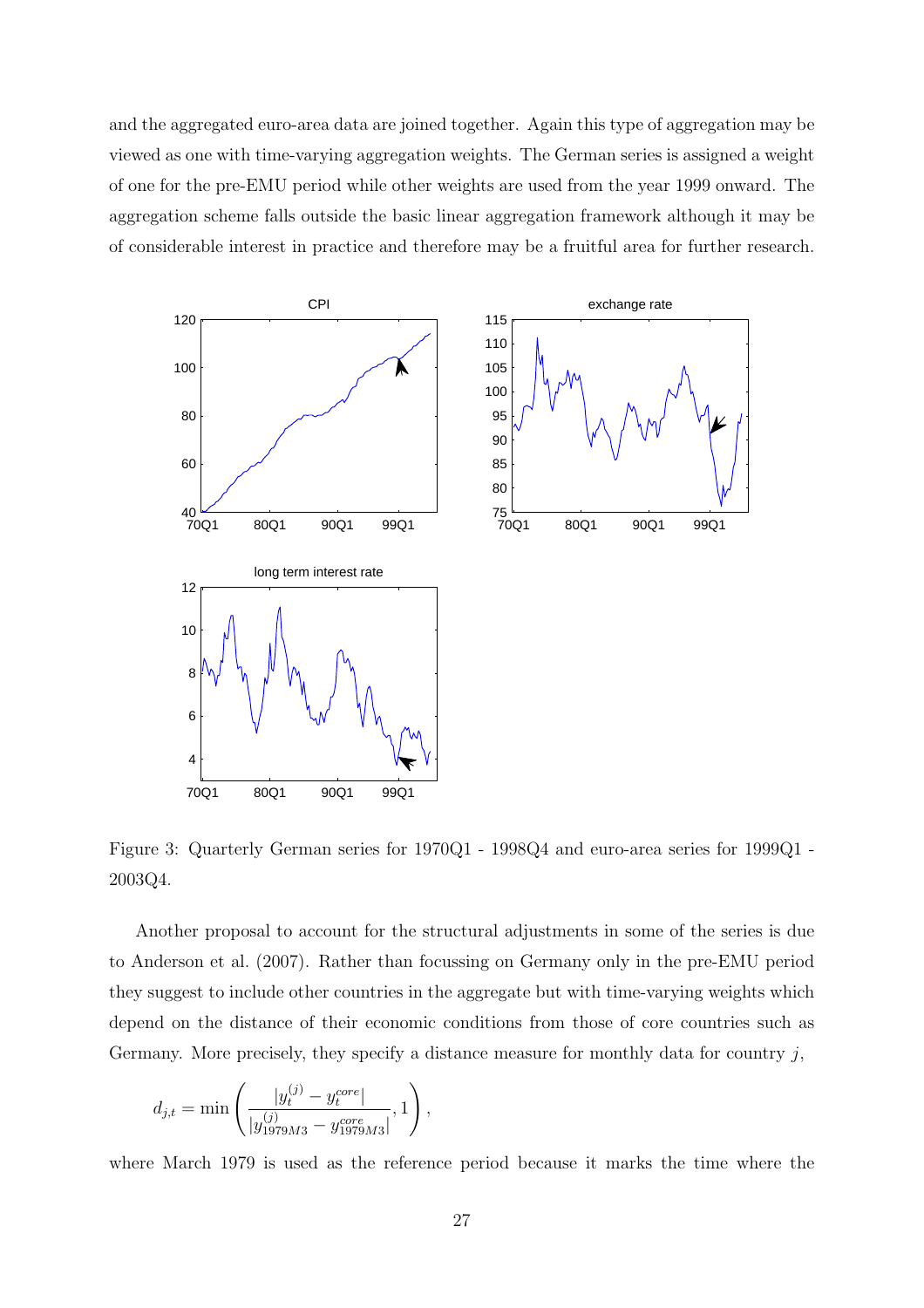European Monetary System began. They define the weight of country j in period t to be

$$
w_{j,t} = w_{j,F} \times (1 - d_{j,t}),
$$

where  $w_{j,F}$  is the weight of country j when full integration is achieved. Thus, in this aggregation scheme the weights may be viewed as stochastic.

Generally, if some change in the structure of the DGP has occurred during the estimation and specification period or happens even during the forecast period, a more detailed investigation of the implications for the quality of the forecasts is necessary. The general results for time invariant processes discussed in the foregoing do not necessarily carry over to this case. There are some useful proposals which may be helpful in this situation. For instance, Clements & Hendry (1999, Chapter 5) investigate the possibility of robustifying forecasts against breaks by over-differencing the variables. Clearly, anything that works in general can also be used for forecasting aggregated variables. A deeper analysis of the implications for the different forecasts considered in the foregoing may be an interesting direction for future research.

## **6 Conclusions**

VARMA models are standard tools for producing linear forecasts for a set of time series variables. Different forecasts for aggregated time series variables based on these models are compared. Both contemporaneous and temporal aggregation are considered. Classical results imply that forecasting the disaggregated process and aggregating the forecasts is more efficient in terms of MSE than forecasting the aggregate directly and thereby ignoring the disaggregated information. Moreover, for contemporaneous aggregation, forecasting the individual components with univariate methods and aggregating these forecasts is compared to the two previously mentioned forecasts. Forecasting univariate components separately may lead to better forecasts than forecasting the aggregate directly and the reverse result may also be obtained, depending on the DGP of the time series under consideration. Using univariate forecasts is in general inferior to aggregating forecasts of the fully disaggregated process, however. These results hold if the DGPs are known.

In practice the relevant model for forecasting a particular set of time series will not be known, of course, and it is necessary to use sample information to specify and estimate a suitable candidate model from the ARMA or VARMA class. If estimation and specification uncertainty are taken into account it turns out that forecasts based on a disaggregated multiple time series may not be better and may even be inferior to forecasting an aggregate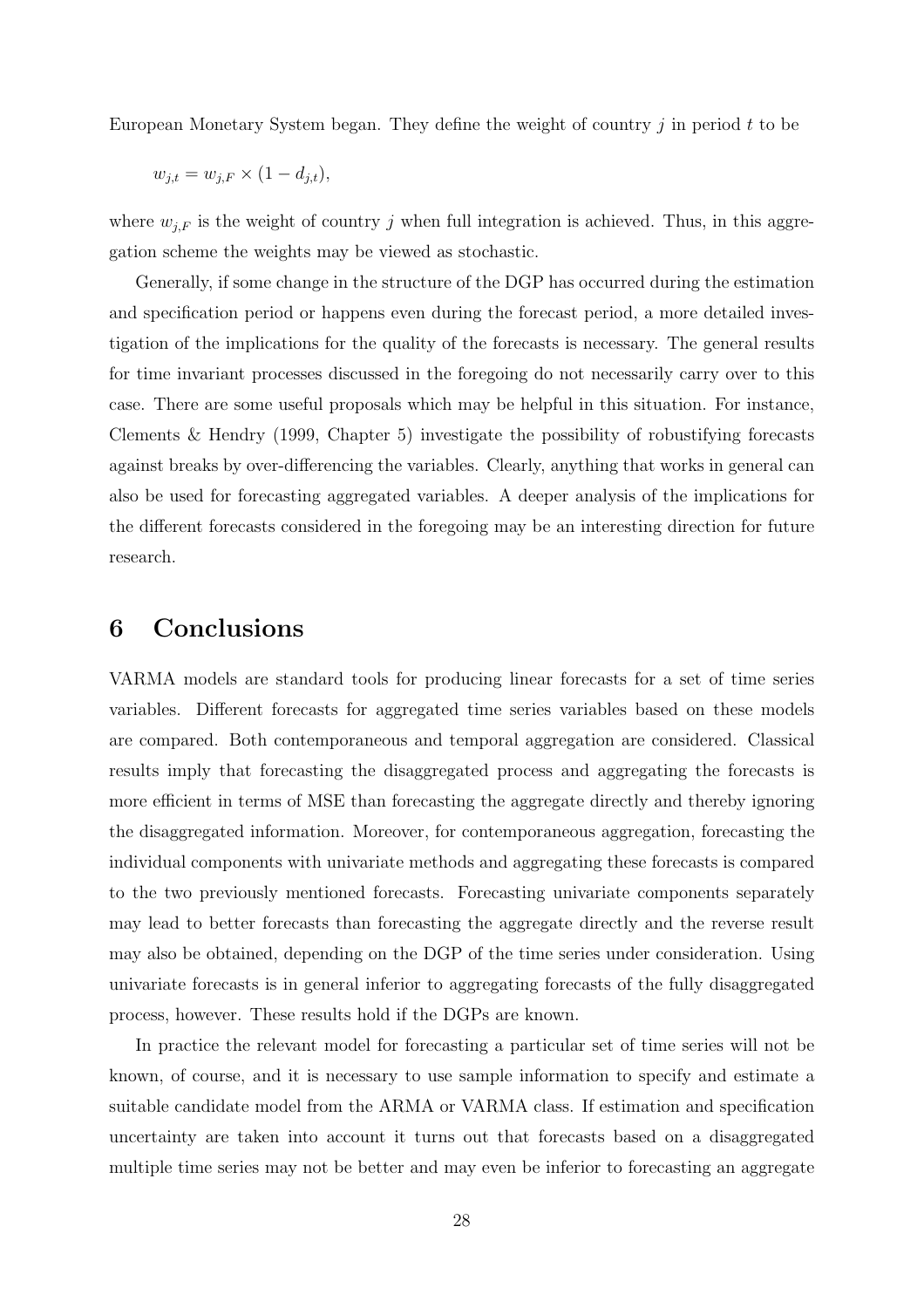directly. This situation is in particular likely to occur if the DGPs are such that efficiency gains from disaggregation do not exist or are small and the aggregated process has a simple structure which can be captured with a parsimonious model. These issues also raise the question regarding the right level of disaggregation (see, e.g., Mayo  $\&$  Espasa (2009)).

A number of other deviations from the idealized basic linear framework used in the theoretical analysis are also considered. In particular, problems related to nonlinear transformations of the variables of interest, non-Gaussian DGPs, time-varying aggregation weights and structural change are discussed. Some of these problems are especially relevant in aggregating euro-area variables and leave room for further research on forecasting aggregated time series variables.

Generally the focus of this survey is on predicting the levels of a time series and no consideration is given to second order moments such as conditional variances. These can be very important for constructing forecast intervals and assessing the forecast uncertainty. Such issues are heavily discussed in the current financial econometrics literature. They warrant a separate survey.

## **References**

- Abraham, B. (1982). Temporal aggregation and time series, International Statistical Review **50**: 285–291.
- Ahsanullah, M. & Wei, W. W. S. (1984). The effects of time aggregation on the AR(1) process, Computational Statistics Quarterly **1**: 343–352.
- Amemiya, T. & Wu, R. Y. (1972). The effect of aggregation on prediction in the autoregressive model, Journal of the American Statistical Association **67**: 628–632.
- Anderson, H., Dungey, M., Osborn, D. R. & Vahid, F. (2007). Constructing historical euro area data, Discussion Paper, Australian National University.
- Angelini, E. & Marcellino, M. (2007). Econometric analysis with backdated data: Unified Germany and the euro area, Working Paper series No 752, European Central Bank.
- Aoki, M. (1987). State Space Modeling of Time Series, Springer-Verlag, Berlin.
- Baillie, R. T. (1981). Prediction from the dynamic simultaneous equation model with vector autoregressive errors, Econometrica **49**: 1331–1337.
- Basu, A. K. & Sen Roy, S. (1987). On asymptotic prediction problems for multivariate autoregressive models in the unstable nonexplosive case, Calcutta Statistical Association Bulletin **36**: 29–37.
- Beyer, A., Doornik, J. A. & Hendry, D. F. (2001). Reconstructing historical euro-zone data, Economic Journal **111**: 308–327.
- Beyer, A. & Juselius, K. (2008). Does it matter how to measure aggregates? The case of monetary transmission mechanism in the euro area, Discussion paper.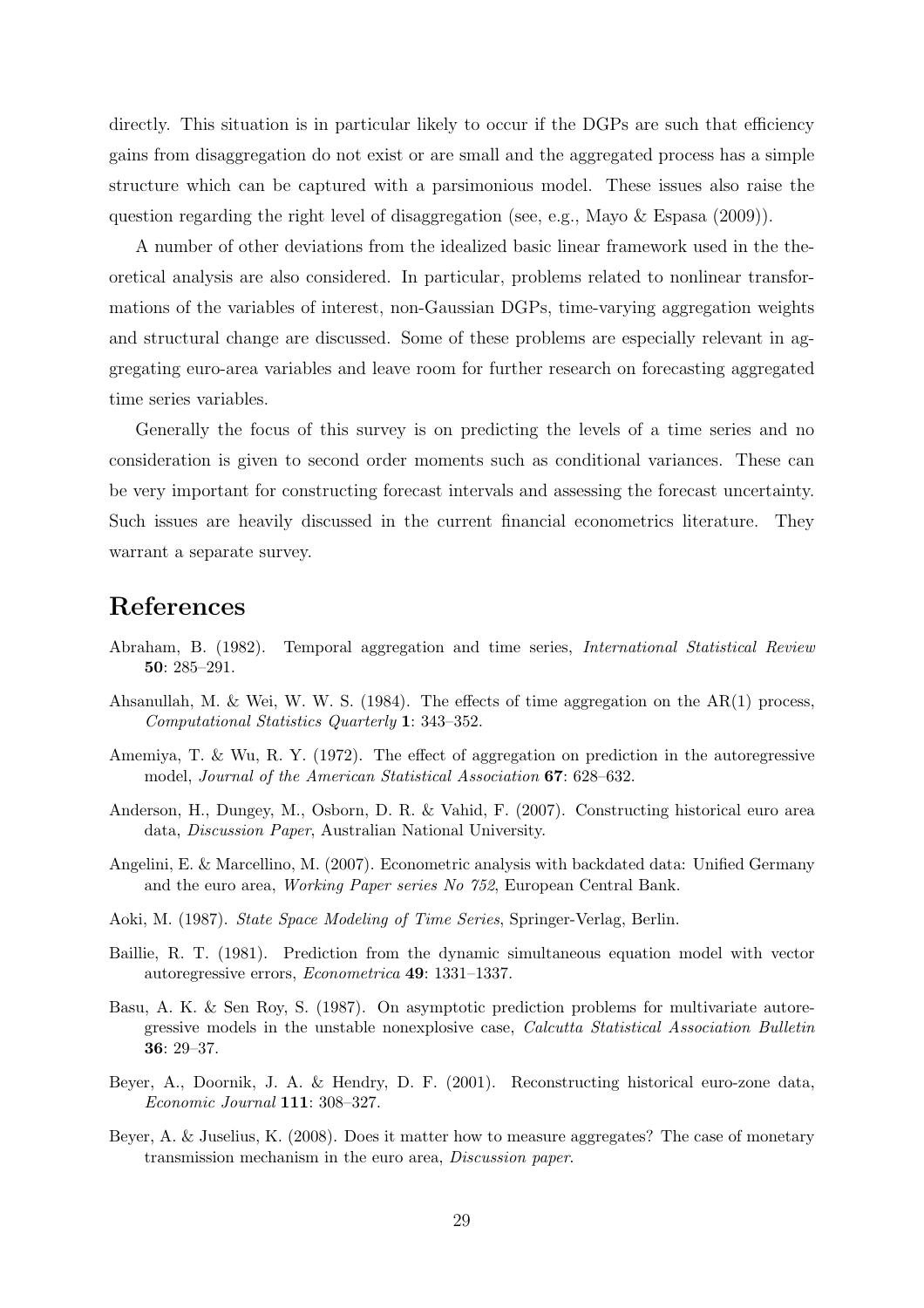- Bhansali, R. J. (1978). Linear prediction by autoregressive model fitting in the time domain, Annals of Statistics **6**: 224–231.
- Bosker, E. M. (2006). On the aggregation of eurozone data, Economics Letters **90**: 260–265.
- Breitung, J. & Swanson, N. R. (2002). Temporal aggregation and spurious instantaneous causality in multiple time series models, Journal of Time Series Analysis **23**: 651–665.
- Brewer, K. R. W. (1973). Some consequences of temporal aggregation and ssystematic sampling for ARMA and ARMAX models, Journal of Econometrics **1**: 133–154.
- Brockwell, P. J. & Davis, R. A. (1987). Time Series: Theory and Methods, Springer-Verlag, New York.
- Brüggemann, R. & Lütkepohl, H. (2005). Uncovered interest rate parity and the expectations hypothesis of the term structure: Empirical results for the U.S. and Europe, *Applied Economics* Quarterly **51**: 143–154.
- Brüggemann, R. & Lütkepohl, H. (2006). A small monetary system for the euro area based on German data, Journal of Applied Econometrics **21**: 683–702.
- Brüggemann, R., Lütkepohl, H. & Marcellino, M. (2008). Forecasting euro area variables with German pre-EMU data, Journal of Forecasting **27**: 465–481.
- Clements, M. P. & Galvão, A. B. (2008). Macroeconomic forecasting with mixed-frequency data: Forecasting output growth in the United States, Journal of Business  $\mathcal C$  Economic Statistics **26**: 546–554.
- Clements, M. P. & Hendry, D. F. (1998). Forecasting Economic Time Series, Cambridge University Press, Cambridge.
- Clements, M. P. & Hendry, D. F. (1999). Forecasting Non-stationary Economic Time Series, MIT Press, Cambridge, Ma.
- Clements, M. P. & Taylor, N. (2001). Bootstrap prediction intervals for autoregressive models, International Journal of Forecasting **17**: 247–267.
- Engle, R. F. & Yoo, B. S. (1987). Forecasting and testing in cointegrated systems, Journal of Econometrics **35**: 143–159.
- Fagan, G., Henry, J. & Mestre, R. (2001). An area-wide model for the Euro area, Working Papers 42, European Central Bank.
- Findley, D. F. (1986). On bootstrap estimates of forecast mean square errors for autoregressive processes, in D. M. Allen (ed.), Computer Science and Statistics: The Interface, North-Holland, Amsterdam, pp. 11–17.
- Ghysels, E., Santa-Clara, P. & Valkanov, R. (2006). Predicting volatility: Getting the most out of return data sampled at different frequencies, Journal of Econometrics **131**: 59–95.
- Ghysels, E., Sinko, A. & Valkanov, R. (2006). MIDAS regressions: Further results and new directions, Econometric Reviews **26**: 53–90.
- Gómez, V. & Aparicio-Pérez, F. (2009). A new state-space methodology to disaggregate multivariate time series, Journal of Time Series Analysis **30**: 97–124.
- Granger, C. W. J. (1969). Prediction with a generalized cost of error function, Operations Research Quarterly **20**: 199–207.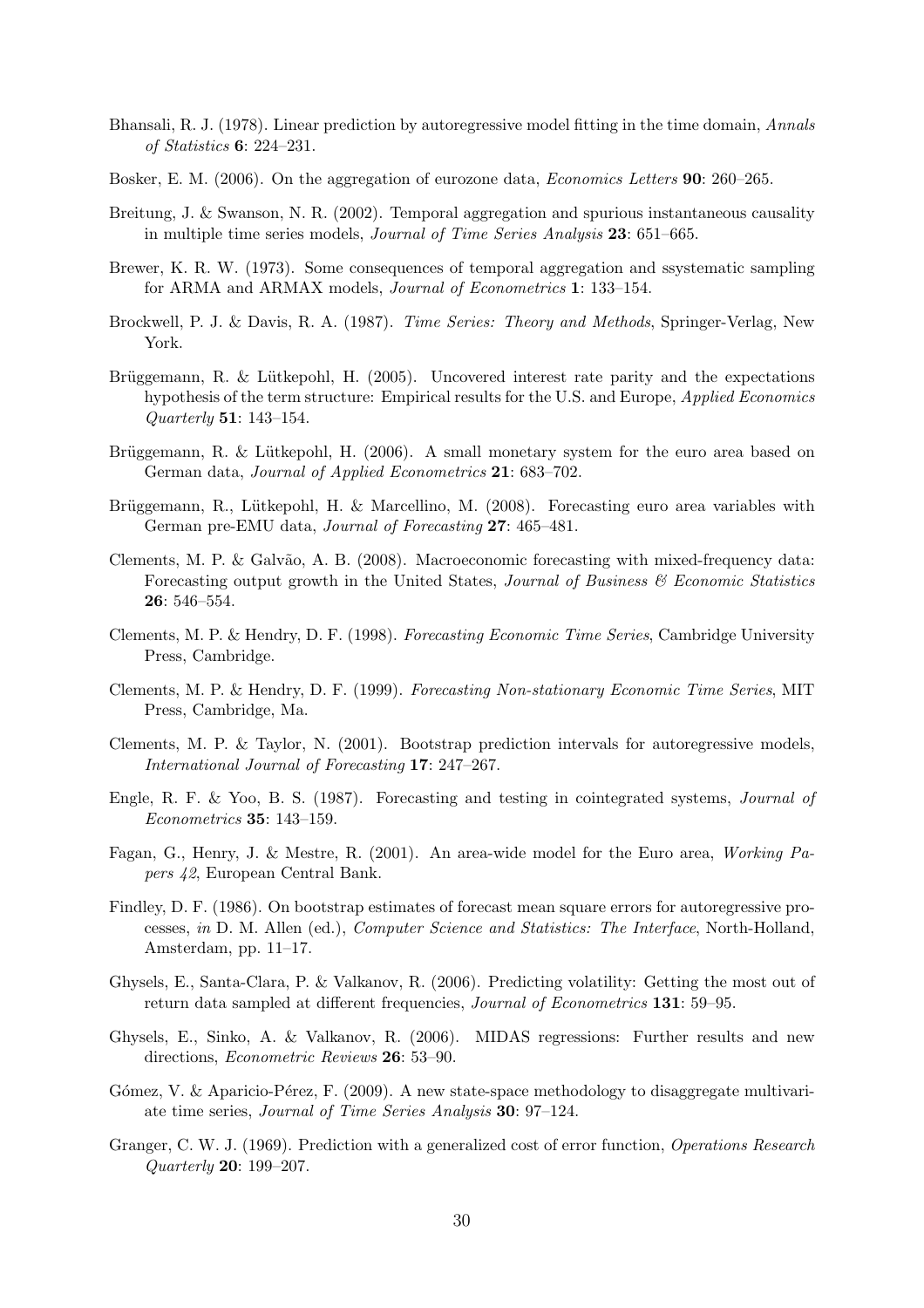- Granger, C. W. J. & Newbold, P. (1976). Forecasting transformed series, Journal of the Royal Statistical Society B **38**: 189–203.
- Granger, C. W. J. & Newbold, P. (1977). Forecasting Economic Time Series, Academic Press, New York.
- Grigoletto, M. (1998). Bootstrap prediction intervals for autoregressions: Some alternatives, International Journal of Forecasting **14**: 447–456.
- Hannan, E. J. & Deistler, M. (1988). The Statistical Theory of Linear Systems, Wiley, New York.
- Harvey, A. (2006). Forecasting with unobserved components time series models, in G. Elliott, C. W. J. Granger & A. Timmermann (eds), Handbook of Economic Forecasting, Elsevier, Amsterdam, pp. 327–412.
- Hendry, D. F. & Hubrich, K. (2005). Forecasting aggregates by disaggregates, discussion paper, European Central Bank.
- Hogue, A., Magnus, J. & Pesaran, B. (1988). The exact multi-period mean-square forecast error for the first-order autoregressive model, Journal of Econometrics **39**: 327–346.
- Hubrich, K. (2005). Forecasting euro area inflation: Does aggregating forecasts by HICP component improve forecast accuracy?, International Journal of Forecasting **21**: 119–136.
- Kabaila, P. (1993). On bootstrap predictive inference for autoregressive processes, Journal of Time Series Analysis **14**: 473–484.
- Kemp, G. C. R. (1999). The behavior of forecast errors from a nearly integrated AR(1) model as both sample size and forecast horizon become large, Econometric Theory **15**: 238–256.
- Kim, J. H. (1999). Asymptotic and bootstrap prediction regions for vector autoregression, International Journal of Forecasting **15**: 393–403.
- Kim, T. H., Leybourne, S. J. & Newbold, P. (2004). Asymptotic mean-squared forecast error when an autoregression with linear trend is fitted to data generated by an  $I(0)$  or  $I(1)$  process, Journal of Time Series Analysis **25**: 583–602.
- Koenig, E. F., Dolmas, S. & Piger, J. (2003). The use and abuse of real-time data in economic forecasting, Review of Economics and Statistics **85**: 618–628.
- Kohn, R. (1982). When is an aggregate of a time series efficiently forecast by its past?, *Journal of* Econometrics **18**: 337–349.
- Lewis, R. & Reinsel, G. C. (1985). Prediction of multivarate time series by autoregressive model fitting, Journal of Multivariate Analysis **16**: 393–411.
- Lütkepohl, H. (1981). A model for non-negative and non-positive distributed lag functions, *Journal* of Econometrics **16**: 211–219.
- Lütkepohl, H. (1984). Linear transformations of vector ARMA processes, *Journal of Econometrics* **26**: 283–293.
- Lütkepohl, H. (1985). The joint asymptotic distribution of multistep prediction errors of estimated vector autoregressions, Economics Letters **17**: 103–106.
- Lütkepohl, H. (1986a). Comparison of predictors for temporally and contemporaneously aggregated time series, International Journal of Forecasting **2**: 461–475.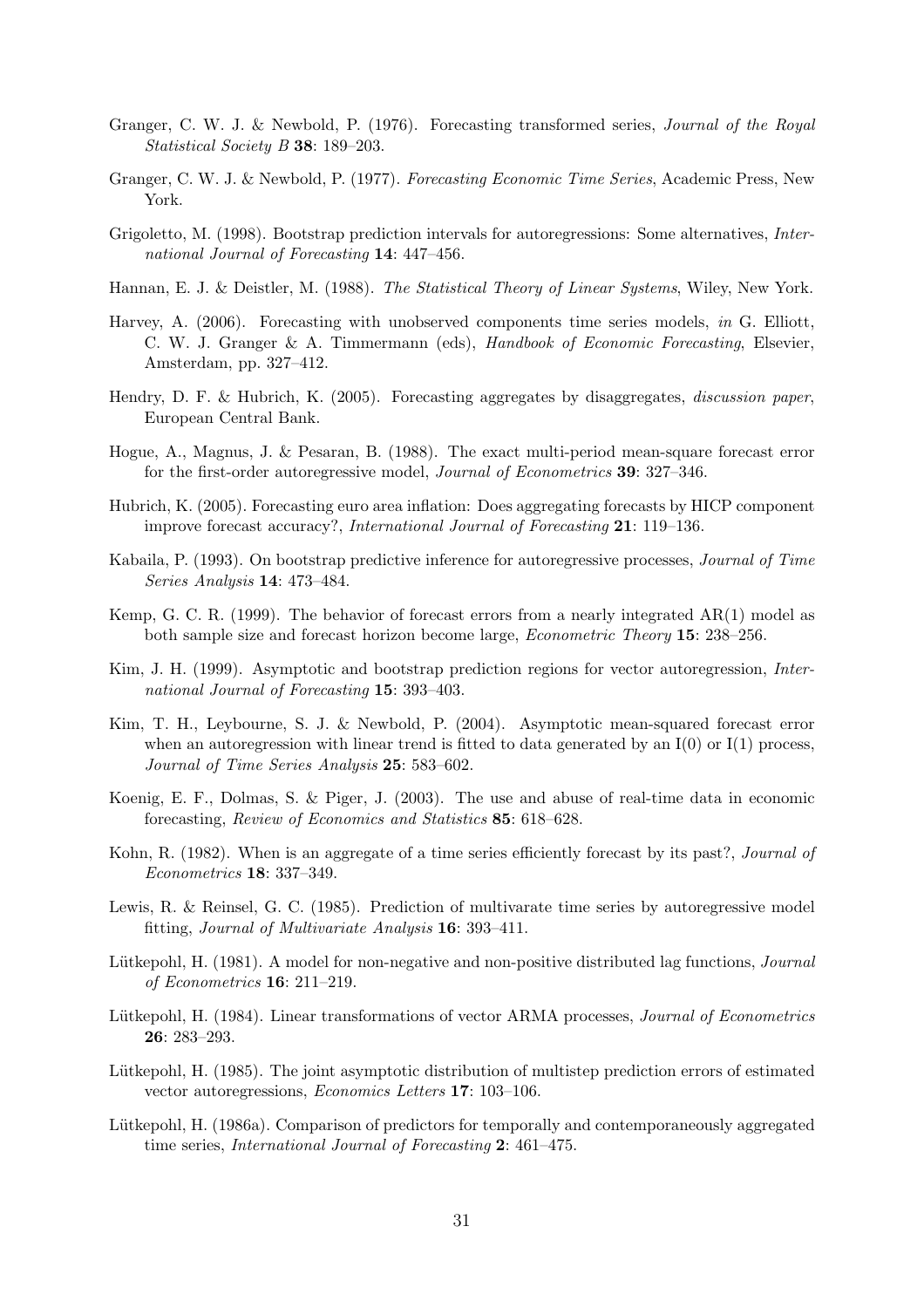- Lütkepohl, H. (1986b). Forecasting temporally aggregated vector ARMA processes, *Journal of* Forecasting **5**: 85–95.
- Lütkepohl, H. (1986c). Forecasting vector ARMA processes with systematically missing observations, Journal of Business & Economic Statistics **4**: 375–390.
- Lütkepohl, H. (1987). Forecasting Aggregated Vector ARMA Processes, Springer-Verlag, Berlin.
- Lütkepohl, H. (1989). Prediction of temporally aggregated systems involving both stock and flow variables, Statistical Papers **30**: 279–293.
- Lütkepohl, H. (2005). New Introduction to Multiple Time Series Analysis, Springer-Verlag, Berlin.
- Lütkepohl, H. (2006). Forecasting with VARMA models, in G. Elliott, C. W. J. Granger  $\&$ A. Timmermann (eds), Handbook of Economic Forecasting, Volume 1, Elsevier, Amsterdam, pp. 287–325.
- Lütkepohl, H. & Xu, F. (2009). The role of the log transformation in forecasting economic variables, Working paper, European University Institute.
- Marcellino, M. (1999). Some consequences of temporal aggregation in empirical analysis, Journal of Business & Economic Statistics **17**: 129–136.
- Marcellino, M., Stock, J. H. & Watson, M. W. (2003). Macroeconomic forecasting in the Euro area: Country specific versus area-wide information, European Economic Review **47**: 1–18.
- Masarotto, G. (1990). Bootstrap prediction intervals for autoregressions, International Journal of Forecasting **6**: 229–239.
- Mayo, I. & Espasa, A. (2009). Forecasting a macroeconomic aggregate which includes components with common trends, *Discussion paper*, Universidad Carlos III, Madrid.
- Palm, F. C. & Nijman, T. E. (1984). Missing observations in the dynamic regression model, Econometrica **52**: 1415–1435.
- Pascual, L., Romo, J. & Ruiz, E. (2004). Bootstrap predictive inference for ARIMA processes, Journal of Time Series Analysis **25**: 449–465.
- Proietti, T. & Moauro, F. (2006). Dynamic factor analysis with non-linear temporal aggregation constraints, Journal of the Royal Statistical Society **C55**: 281–300.
- Reinsel, G. C. & Ahn, S. K. (1992). Vector autoregressive models with unit roots and reduced rank structure: Estimation, likelihood ratio test, and forecasting, *Journal of Time Series Analysis* **13**: 353–375.
- Reinsel, G. C. & Lewis, A. L. (1987). Prediction mean square error for non-stationary multivariate time series using estimated parameters, Economics Letters **24**: 57–61.
- Sampson, M. (1991). The effect of parameter uncertainty on forecast variances and confidence intervals for unit root and trend stationary time-series models, Journal of Applied Econometrics **6**: 67–76.
- Sbrana, G. & Silvestrini, A. (2009). What do we know about comparing aggregate and disaggregate forecasts?, *Discussion Paper 2009/20*, CORE, Université Catholique de Louvain, Belgium.
- Silvestrini, A. & Veredas, D. (2008). Temporal aggregation of univariate and multivariate time series models: A survey, Journal of Economic Surveys **22**: 458–497.